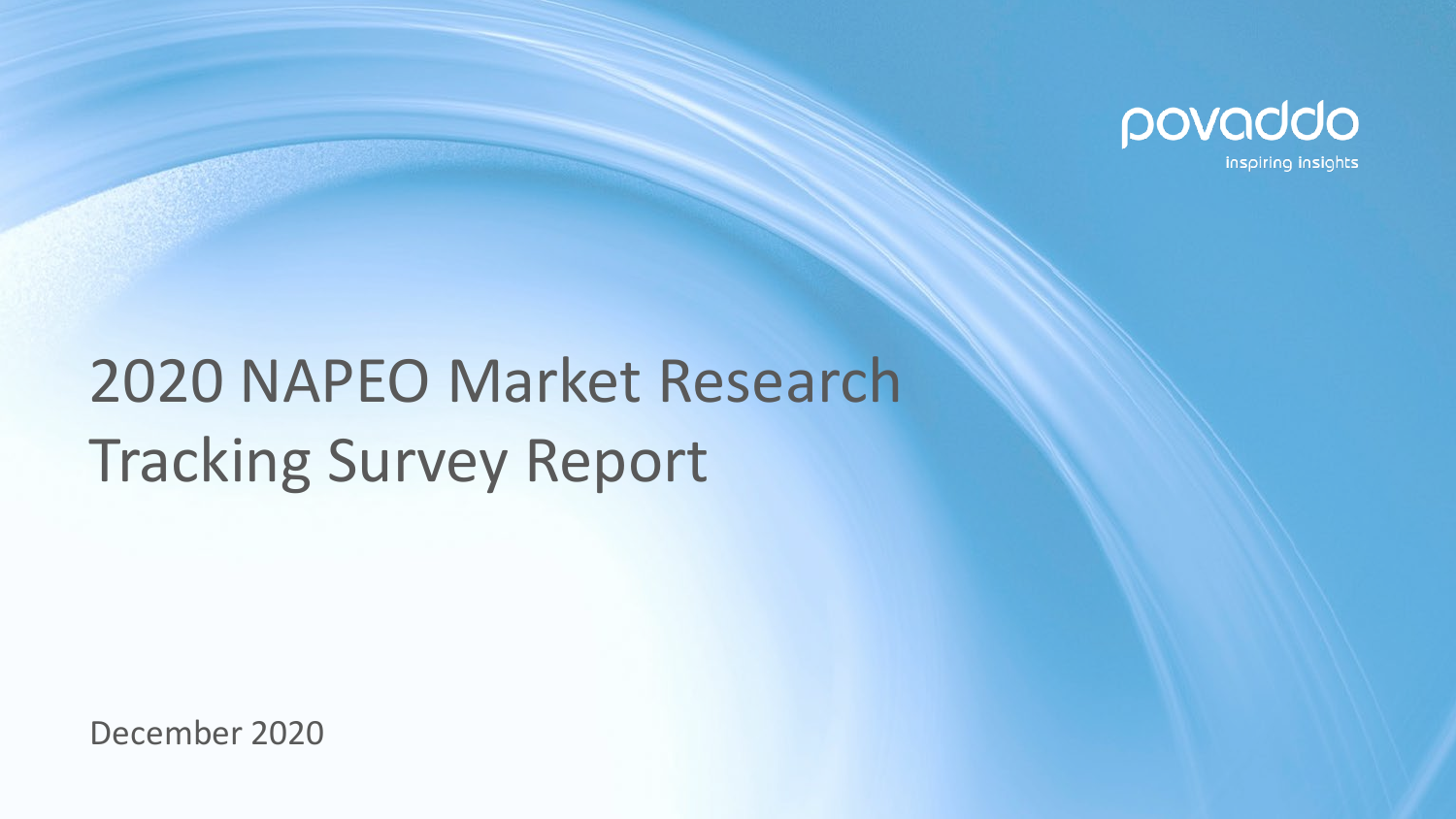## METHODOLOGY

### **OBJECTIVE**

- The core objective of this research is to track the benchmark awareness, understanding and use of PEOs to better understand the impact of NAPEO's marketing efforts.
- Further, this research looked to uncover/confirm core concerns among potential clients and use MaxDiff\* exercises to examine:
	- Which core PEO services are seen as most burdensome for business owners to handle inhouse
	- Which PEO benefit statements are most compelling for potential clients

\*MaxDiff explanation is located in the appendix at the end of this report

#### **APPROACH**

- Method: online
- Sampling: 500 interviews
	- 66% business owners
	- 34% key decision makers
- Field dates: November 30, 2020 December 11, 2020
- Margin of error: ±4.4% for total sample

#### **SCREENING CRITERIA**

In order to qualify for this survey, participants must have met the following criteria:

- At least 25 years old
- Key decision maker for hiring a professional services firm to help handle internal business functions
- At least 10 full-time employees
- Business revenue of at least \$500,000

*Note—percentages throughout report may not sum to exactly 100% due to rounding.*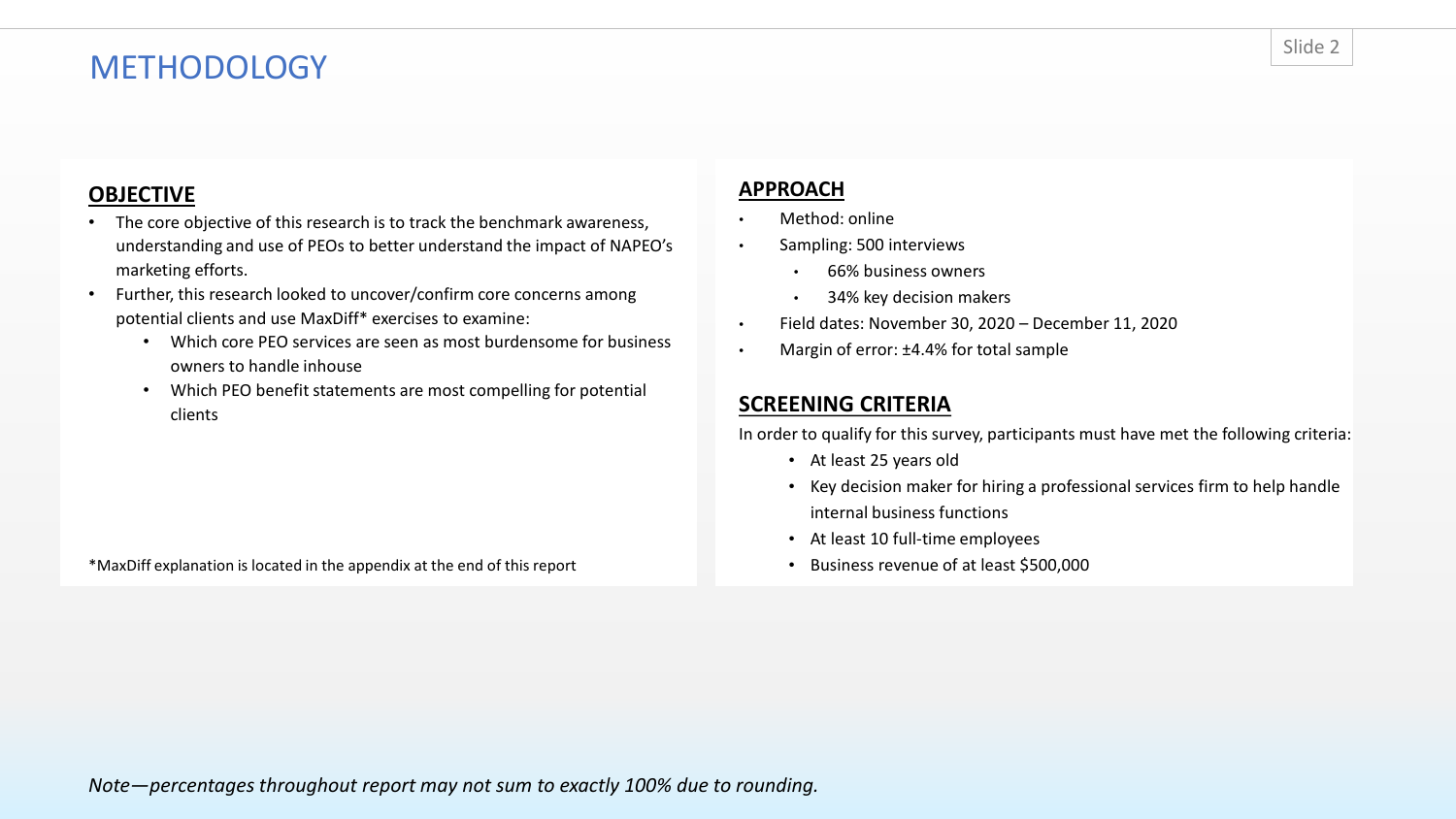## DEMOGRAPHIC MAKEUP



Slide 3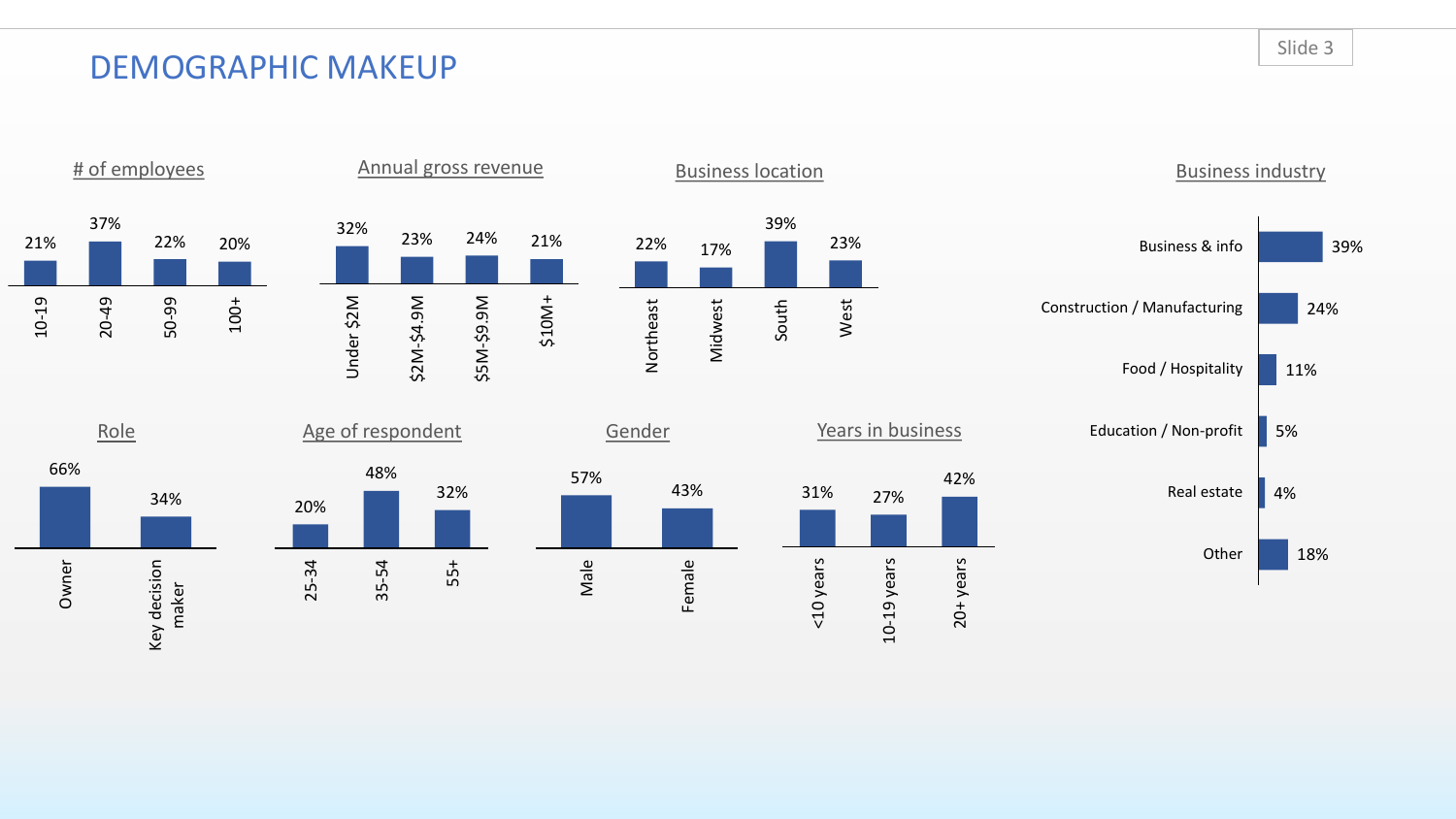

inspiring insights

## KEY METRICS TRACKING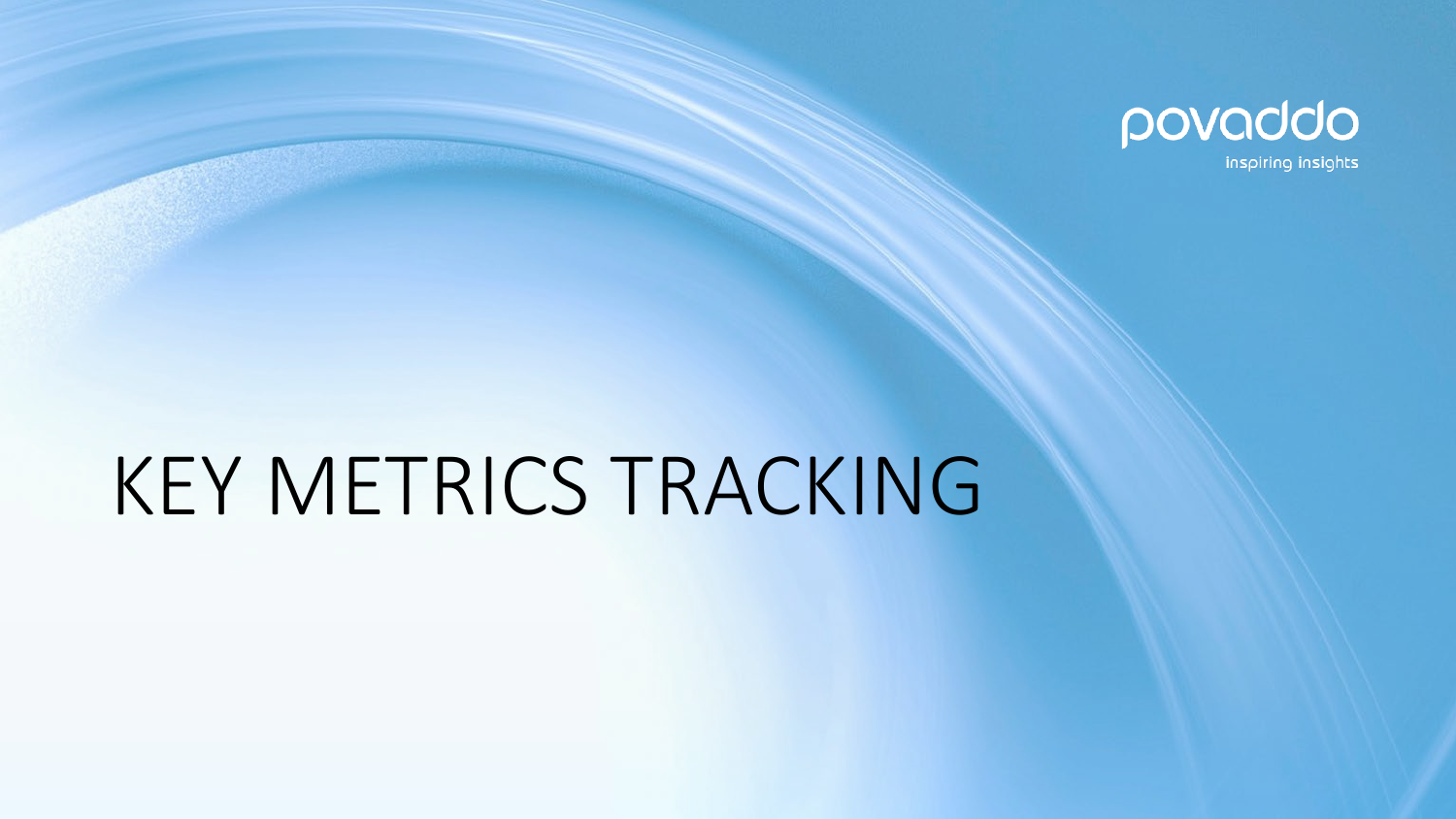## EXECUTIVE SUMMARY: KEY METRICS TRACKING

- **Nearly all key metrics for PEOs increased in 2020:**
	- **Awareness of PEOs is up to 59% among decision-makers (+5 percentage points over the past year and +14 percentage points since 2018).**
	- **Aided familiarity also increased in 2020 to 72% saying they are** *very or somewhat familiar* **with PEOs (+7 percentage points over the past year and +11 percentage points since February 2018).**
	- **Among non-users, there continues to be strong interest in using a PEO after reading a description (63% interested).**
	- **PEO use is up 2 percentage points to 21% over the past year among this sample of decision-makers.**
- **While awareness and familiarity continue to be strongest among younger decision-makers (25- 34 years old) and businesses that have been around 10 years or less, there was a significant increase in both metrics for businesses with 100+ employees in 2020.**
- **While decision-makers continue to be most likely to learn about PEOs from friends / colleagues or reading about them in an article, there was a significant increase who reported discovering a PEO online (+7% to 29%).**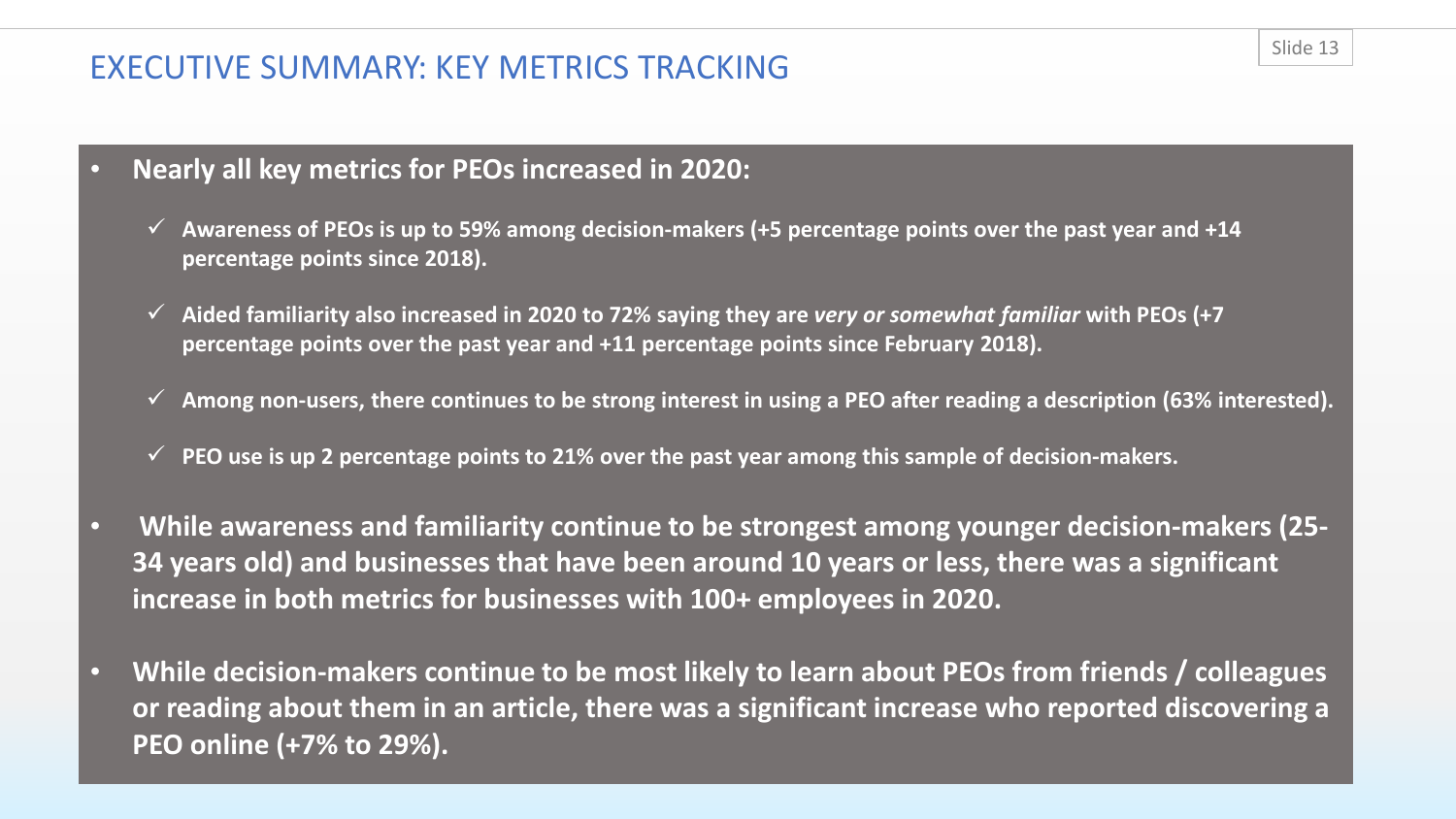## AWARENESS OF PEOS

- Awareness of PEOs increased 5 percentage points over the past year and 14 percentage points since February 2018.
- Awareness is up among nearly all demographics with especially strong movement among larger businesses (100+ employees) and businesses that have been around 10 years or less.

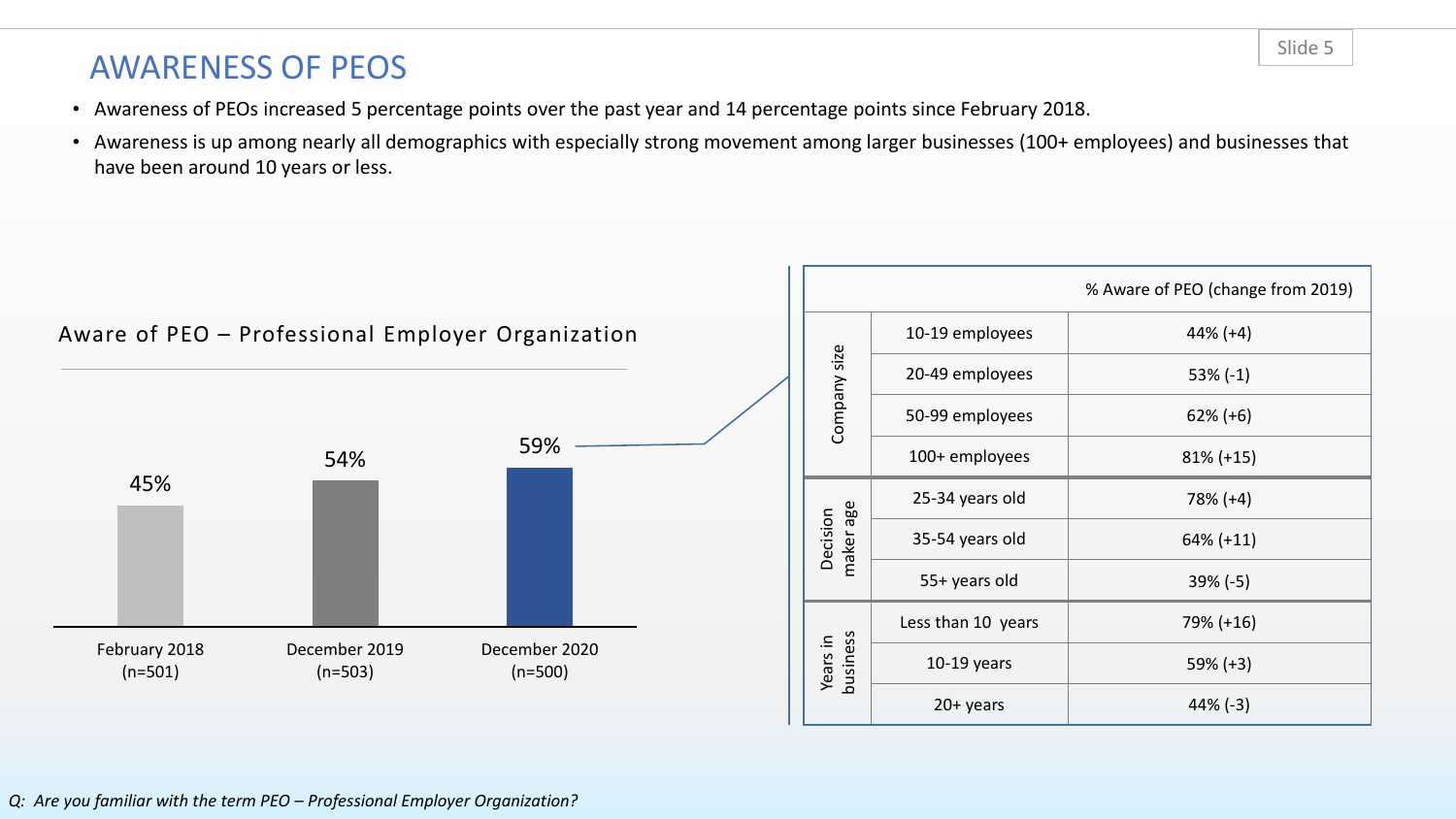### UNAIDED UNDERSTANDING OF PEOS

• In general, about 25% (up from about 20% over the past year and <10% in February 2018) of all decision-makers accurately describe what a PEO is and does.

| What is a PEO?          | <b>OPEN-ENDED</b> |
|-------------------------|-------------------|
| $(n=287$ aware of PEOs) | <b>RESPONSES</b>  |

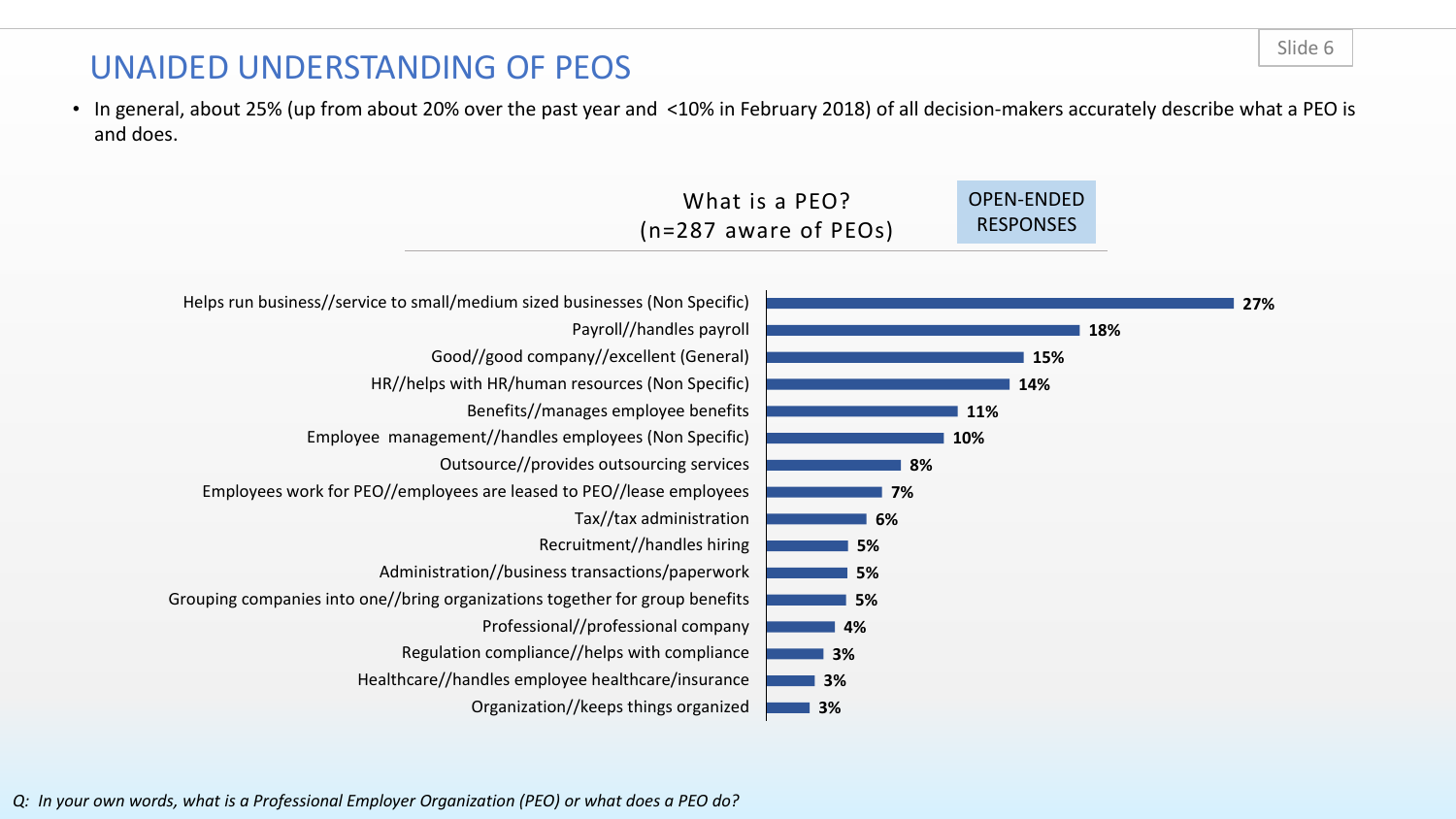## HOW DO DECISION-MAKERS LEARN ABOUT PEOS

• Participants aware of PEOs were most likely to learn about PEOs by reading about them in an article, a friend/colleague or discovering them online.





*Q: And how did you learn about Professional Employer Organizations (PEOs)?*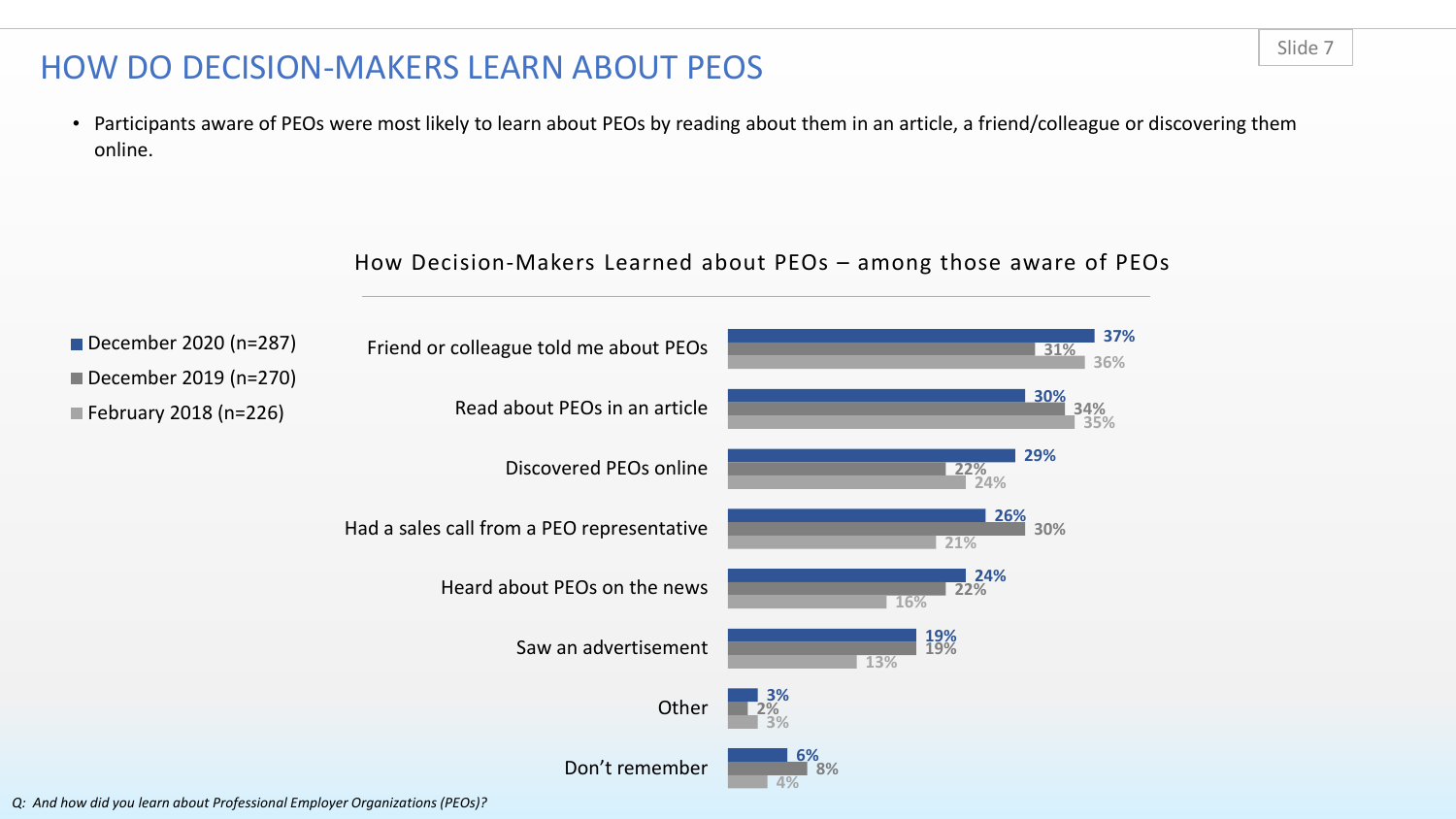## PEO DESCRIPTION

*Respondents were presented this PEO description before answering the following questions in this section.*

A professional employer organization provides comprehensive human resources services to small and mid-sized businesses. They work hand-in-hand with business owners to create a customized package of services that includes some or all of the following:

- $\checkmark$  Payroll
- $\checkmark$  Benefits such as healthcare coverage, other types of insurance, and retirement plans such as 401(k)s
- $\checkmark$  Tax administration
- $\checkmark$  Workers' compensation
- $\checkmark$  Regulatory compliance assistance
- $\checkmark$  Human resource services such as employee relations and employment issues
- $\checkmark$  Access to HR-related technology

They do this by establishing a co-employment relationship in which both the PEO and the business have an employment relationship with the worker. The PEO assumes much of the responsibility and liability for the business of employment, such as risk management, human resource management, benefits administration, and payroll and employee tax compliance, while the client company maintains the day-to-day supervision of their staff and all of the management responsibilities.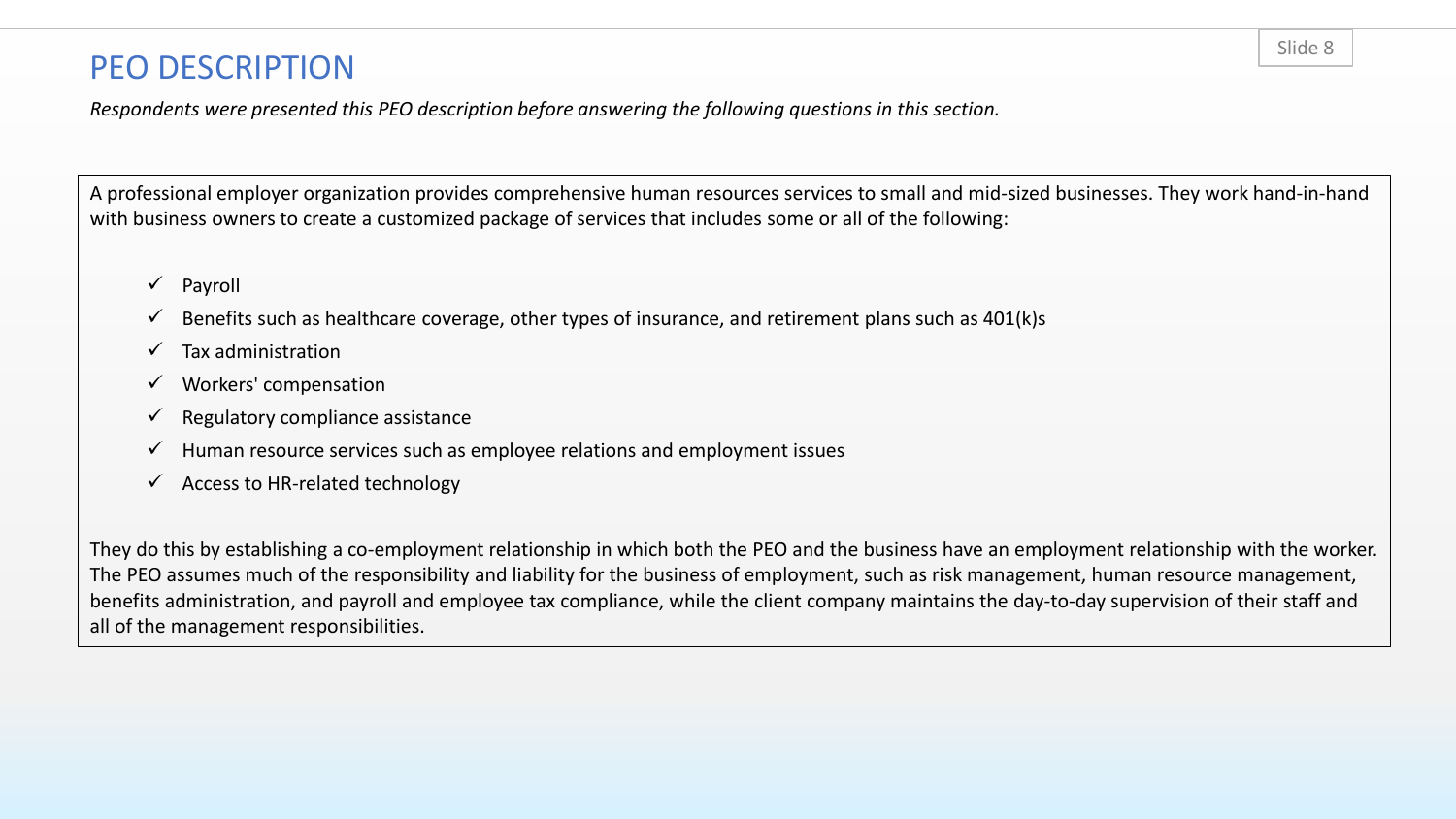## AIDED FAMILIARITY WITH PEOS

- Nearly three-quarters (72%) of key decision makers say they are very or somewhat familiar with PEOs, up 7 percentage points over the past year and 11 percentage points since 2018.
- Over the past year, the largest increase in familiarity is among those with 10-19 employees, 100+ employees, and businesses that have been around less than 10 years.

Aided Familiarity with PEOs



*Q: After reading this description, how familiar would you say you are with companies that offer professional employer organization [PEO] services?*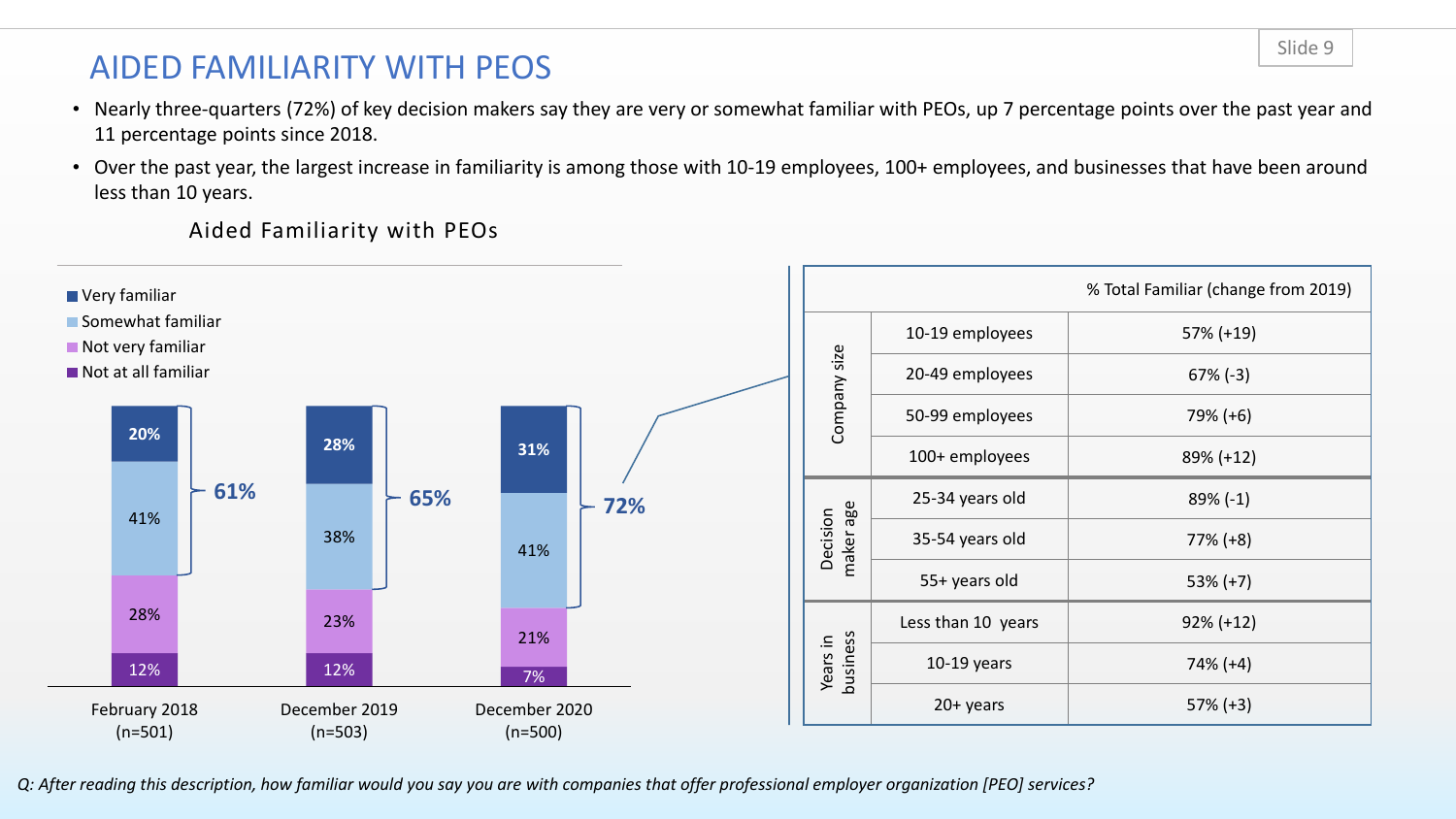## PEO USE

- Current use of PEOs increased 2 percentage points over the past year and 7 percentage points since February 2018 among this sample of decisionmakers.
- In 2020, there was a significant increase in reported PEO clients among those in business less than 10 years.

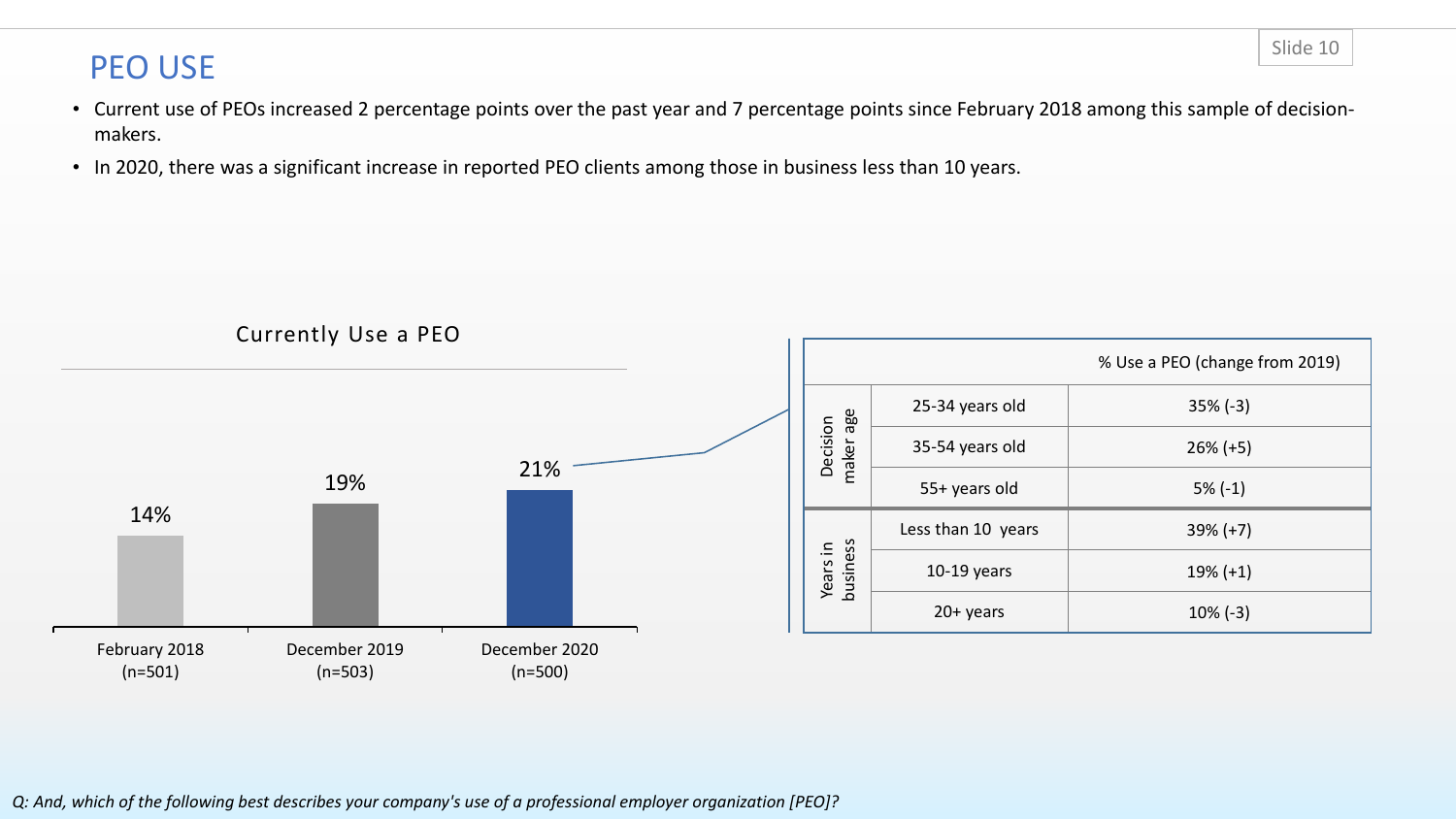## INTERST IN USING A PEO AMONG NON-USERS

- Similar to previous years, interest in using a PEO is strong among non-users (63% total interested and 19% very interested).
- As the percentage of key decision makers using a PEO increases, it is expected to see a decrease in interest of remaining non-users since those interested have already been converted into users.



|  |                       |                    | % Very/Somewhat Interested (change from 2019) |
|--|-----------------------|--------------------|-----------------------------------------------|
|  |                       | 10-19 employees    | $53\% (+1)$                                   |
|  |                       | 20-49 employees    | $65\%$ (-5)                                   |
|  | Company size          | 50-99 employees    | $67\%$ (-9)                                   |
|  |                       | 100+ employees     | $69\% (+2)$                                   |
|  |                       | 25-34 years old    | $82\%$ (-9)                                   |
|  | maker age<br>Decision | 35-54 years old    | $66\%$ (-6)                                   |
|  |                       | 55+ years old      | $53\% (+2)$                                   |
|  |                       | Less than 10 years | 78% (+1)                                      |
|  | Years in<br>business  | $10-19$ years      | $72\% (+1)$                                   |
|  |                       | $20+$ years        | $52\%$ (-7)                                   |

Interest in using a PEO – among non-users

*Q: Considering the definition of a PEO you just read, how interested are you in using this type of offering for your company?*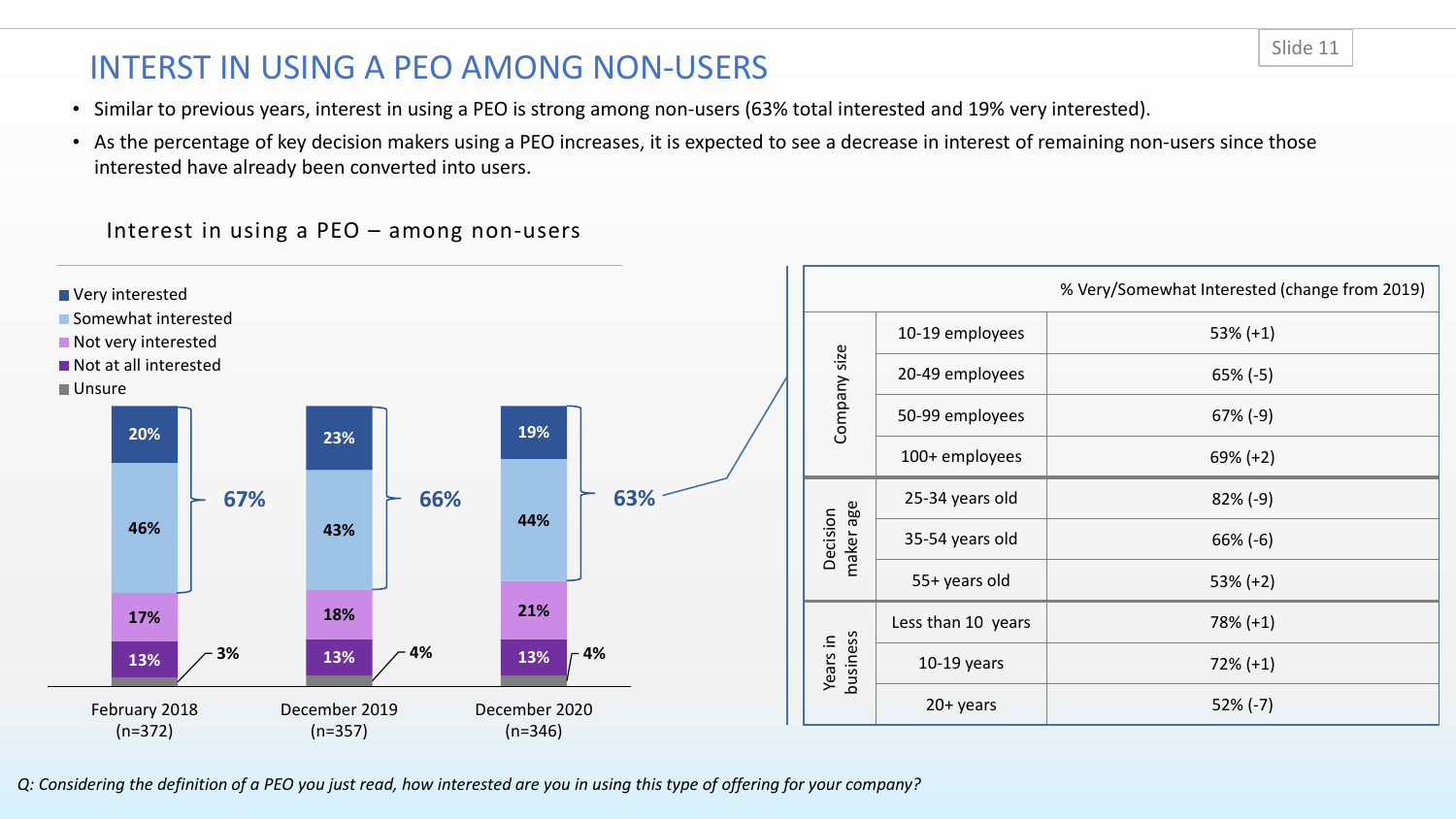## PEO CONSIDERATION FUNNEL

- Among the 79% of participants who do not currently use a PEO, 35% indicated they have considered using a PEO with 18% actually talking with a PEO and 14% receiving a formal proposal from a PEO.
- Among those that received a proposal but did not move forward, cost was most often mentioned as the reason not to proceed.

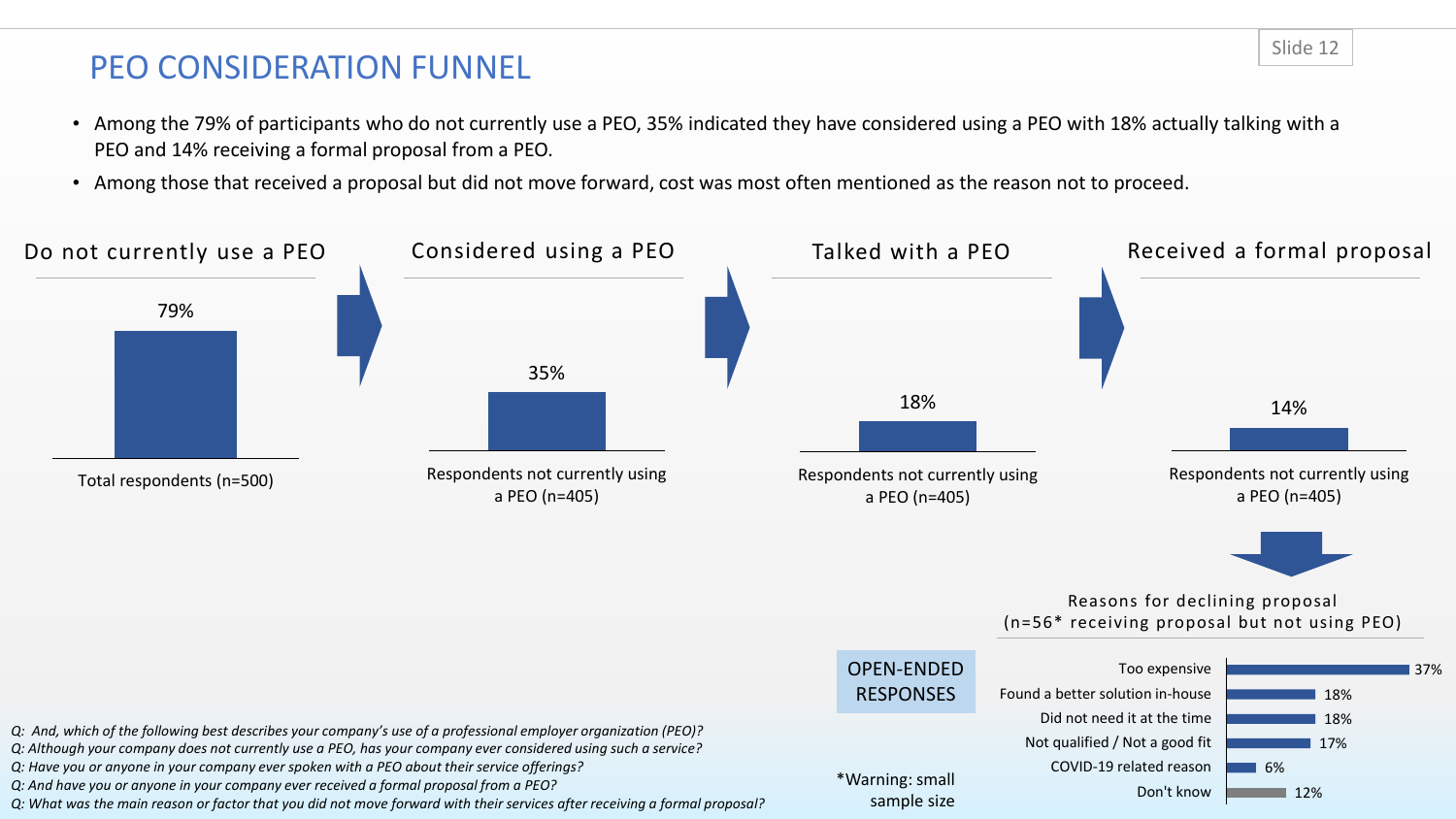

inspiring insights

## BENEFIT STATEMENTS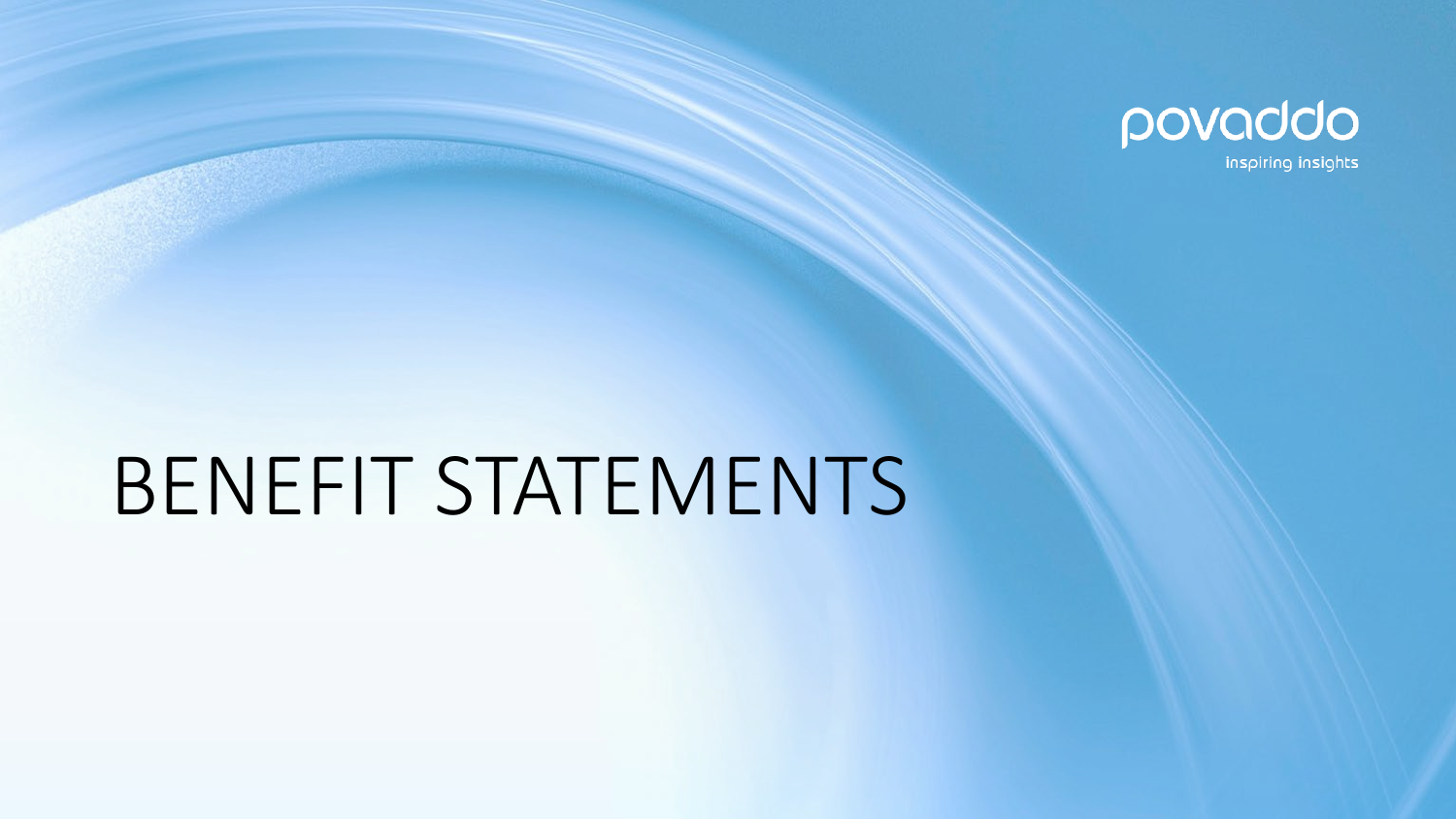## EXECUTIVE SUMMARY: BENEFIT STATEMENTS

- **The return-on-investment benefit statement is seen as most compelling across all decisionmakers followed by median revenue growth and increased profitability. These benefit statements perfectly align with business owner top concerns in 2020 – business/economic growth and financial stability.**
	- **The ROI benefit statement resonates especially strong among older decision-makers (55+ years old) and smaller business sizes (10-19 employees).**
- **Smaller businesses (10-19 employees) are also significantly more likely to find the increased profitability and 7%-9% faster growth compelling compared to other business sizes.**
- **Although it is found to be only moderately compelling among all decision-makers,** *PEO clients being more than twice as likely to receive PPP loans* **is found particularly compelling for businesses with 100+ employees and younger decision-makers (<55 years old).**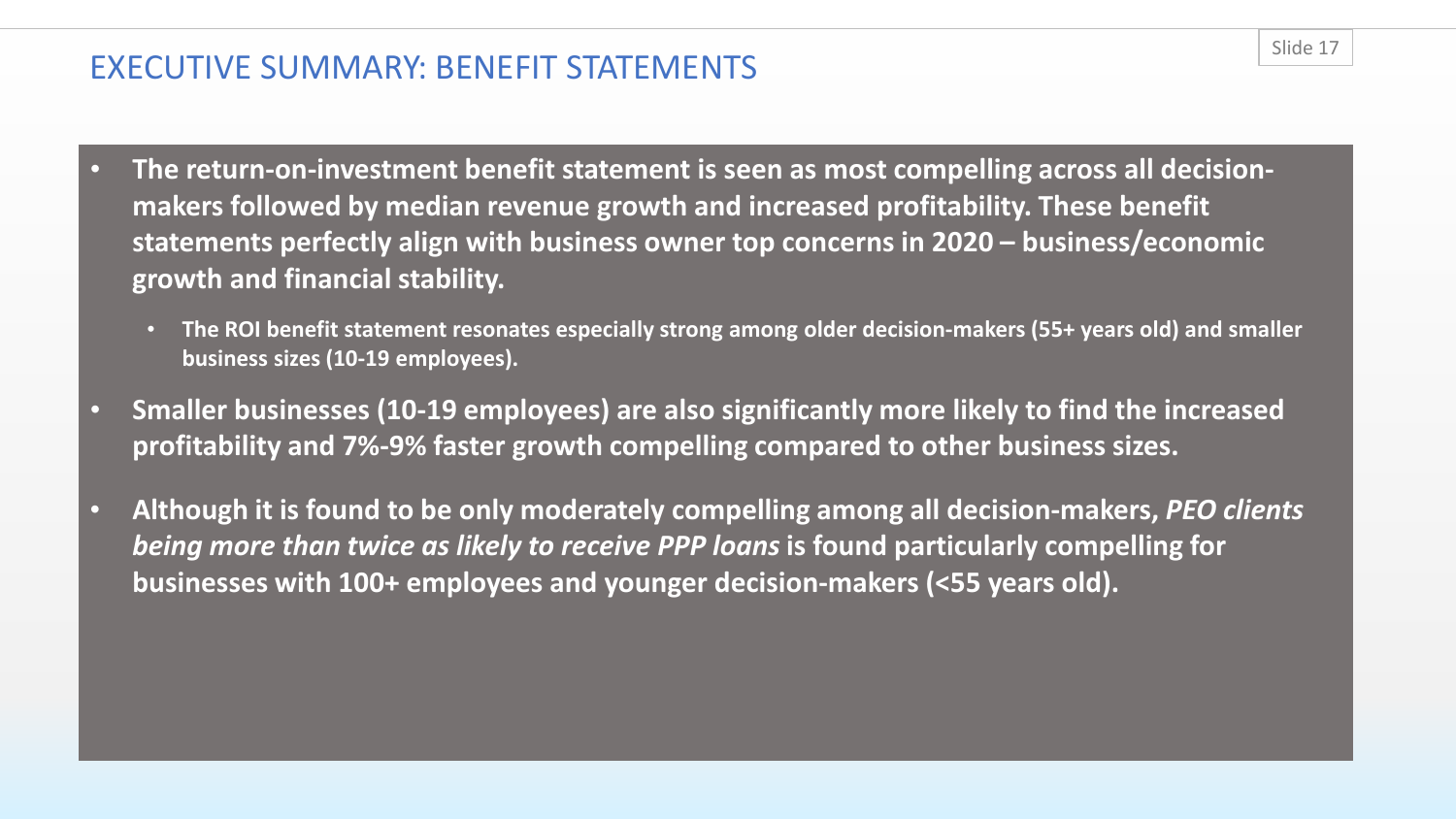## PEO BENEFIT STATEMENTS TESTED

- 1. PEO clients grow 7%-9% faster than other comparable small businesses that do not use a PEO
- 2. Employee turnover is 10%-14% lower for PEO clients compared to other small businesses that do not use a PEO
- 3. PEO clients are 50% less likely to fail compared to other small businesses that do not use a PEO
- 4. PEO clients are significantly more likely to offer retirement plans and, in turn, attract and retain employees
- 5. Expected annual median revenue growth for PEO clients is 40% greater than that of comparable non-PEO firms
- 6. PEO clients were 16% more likely to report an increase in profitability compared to other small businesses not using a PEO
- 7. 98% of business owners who are PEO clients would recommend a PEO to a small business colleague
- 8. The annual return on investment, or overall cost savings, from using a PEO is conservatively estimated at 27.2%
- 9. PEO clients were more than twice as likely as non-PEO clients to receive Paycheck Protection Program (PPP) loans during the COVID-19 pandemic
- 10. A PEO saves you time by taking administrative tasks off your plate, allowing you to focus on your core business
- 11. With a PEO, you are able to offer Fortune 500-level benefits to your employees at an affordable cost
- 12. A PEO provides the peace-of-mind of having a team of experienced HR and employment experts to help you comply with government regulations
- 13. Employees of businesses that use a PEO have higher levels of job satisfaction and engagement than employees of businesses that don't use a PEO
- 14. PEO clients are 91% less likely to be temporarily closed and 60% less likely to have permanently closed due to the COVID-19 pandemic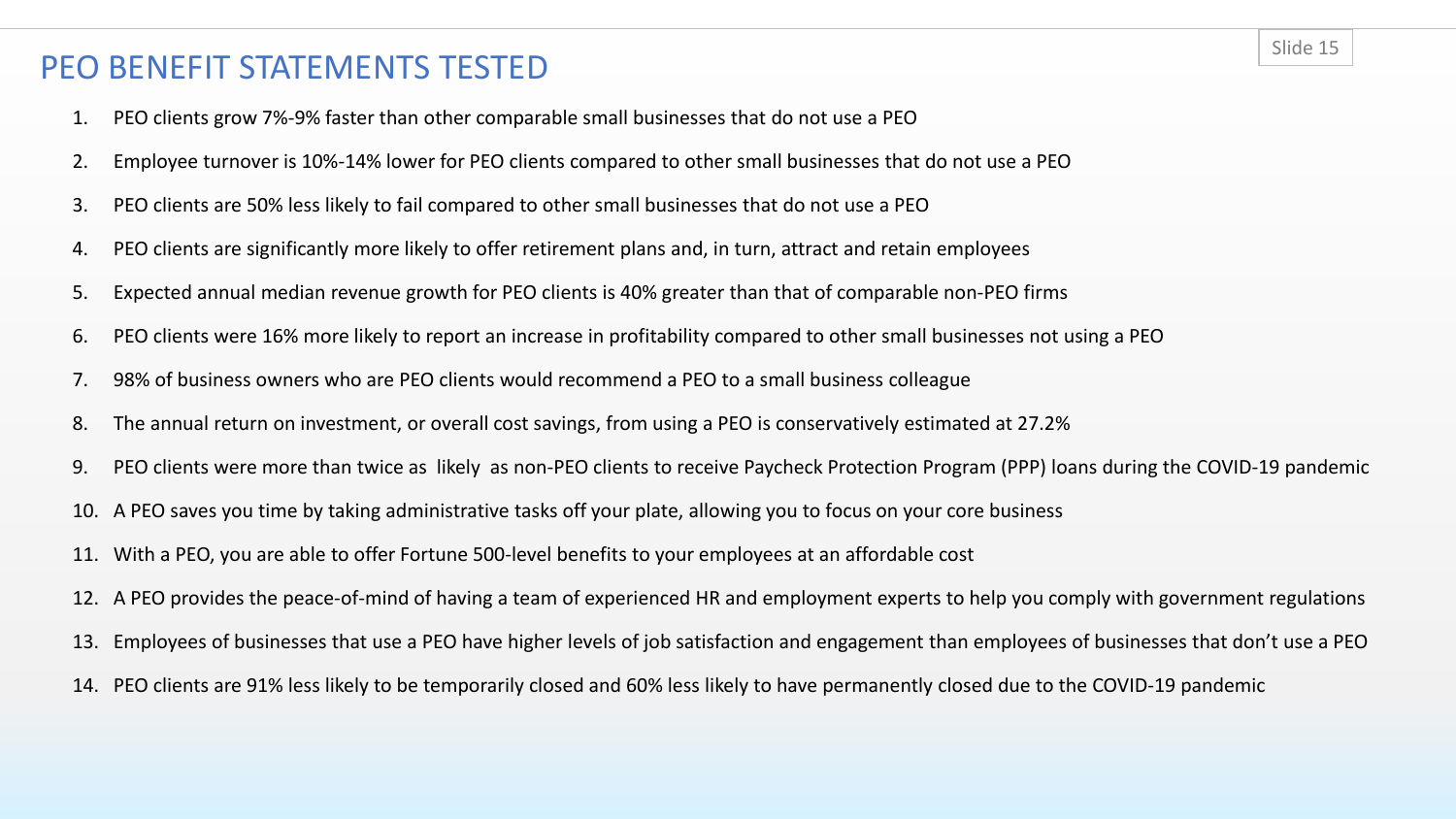#### Slide 16

## MOST COMPELLING BENEFITS OF USING A PEO

#### **Statistically higher score than all other groups**

|                                                                                                                                                   |                                           | Age of decision-maker |       |       | <b>Business size (# of employees)</b> |       |       |        |
|---------------------------------------------------------------------------------------------------------------------------------------------------|-------------------------------------------|-----------------------|-------|-------|---------------------------------------|-------|-------|--------|
| <b>Benefit of Using a PEO</b>                                                                                                                     | <b>Most Compelling Benefit (MaxDiff*)</b> | 25-34                 | 35-54 | $55+$ | $10-19$                               | 20-49 | 50-99 | $100+$ |
| The annual return on investment, or overall cost savings, from using a PEO is<br>conservatively estimated at 27.2%                                | 9.9                                       | 8.6                   | 9.6   | 11.2  | 11.7                                  | 9.8   | 9.7   | 8.3    |
| Expected annual median revenue growth for PEO clients is 40% greater than that of<br>comparable non-PEO firms                                     | 8.7                                       | 7.6                   | 8.3   | 9.8   | 9.9                                   | 8.6   | 8.6   | 7.7    |
| PEO clients were 16% more likely to report an increase in profitability compared to<br>other small businesses not using a PEO                     | 8.5                                       | 7.7                   | 8.3   | 9.2   | 9.7                                   | 8.3   | 7.9   | 8.1    |
| A PEO saves you time by taking administrative tasks off your plate, allowing you to<br>focus on your core business                                | 7.8                                       | 6.8                   | 7.4   | 8.9   | 8.8                                   | 7.8   | 7.9   | 6.5    |
| A PEO provides the peace-of-mind of having a team of experienced HR and<br>employment experts to help you comply with government regulations      | 7.5                                       | 7.9                   | 7.1   | 7.8   | 8.0                                   | 7.3   | 7.2   | 7.6    |
| PEO clients grow 7%-9% faster than other comparable small businesses that do not<br>use a PEO                                                     | 7.4                                       | 6.7                   | 7.1   | 8.2   | 8.5                                   | 7.1   | 7.3   | 6.7    |
| PEO clients are 91% less likely to be temporarily closed and 60% less likely to have<br>permanently closed due to the COVID-19 pandemic           | 7.2                                       | 7.4                   | 7.6   | 6.4   | 6.3                                   | 7.2   | 7.5   | 7.7    |
| 98% of business owners who are PEO clients would recommend a PEO to a small<br>business colleague                                                 | 7.0                                       | 7.4                   | 7.4   | 6.1   | 5.9                                   | 6.9   | 7.5   | 7.6    |
| Employees of businesses that use a PEO have higher levels of job satisfaction and<br>engagement than employees of businesses that don't use a PEO | 6.7                                       | 7.2                   | 6.7   | 6.5   | 6.5                                   | 6.7   | 6.7   | 7.1    |
| PEO clients are 50% less likely to fail compared to other small businesses that do not<br>use a PEO                                               | 6.2                                       | 6.3                   | 6.5   | 5.8   | 5.8                                   | 6.3   | 6.3   | 6.6    |
| PEO clients were more than twice as likely as non-PEO clients to receive Paycheck<br>Protection Program (PPP) loans during the COVID-19 pandemic  | 6.2                                       | 6.9                   | 6.5   | 5.2   | 5.0                                   | 6.2   | 6.0   | 7.4    |
| With a PEO, you are able to offer Fortune 500-level benefits to your employees at an<br>affordable cost                                           | 6.0                                       | 7.0                   | 6.1   | 5.3   | 4.7                                   | 6.1   | 6.3   | 6.8    |
| Employee turnover is 10%-14% lower for PEO clients compared to other small<br>businesses that do not use a PEO                                    | 5.7                                       | 5.9                   | 6.2   | 4.9   | 4.6                                   | 6.0   | 5.8   | 6.3    |
| PEO clients are significantly more likely to offer retirement plans and, in turn, attract<br>and retain employees                                 | 5.3                                       | 6.4                   | 5.3   | 4.8   | 4.5                                   | 5.6   | 5.3   | 5.7    |

\*MaxDiff calculation explained in appendix on slide 31.

Q: Now we are going to review multiple benefits for businesses that use a PEO. On each of the next several screens you will see 4 benefits of using a PEO. For each exercise, please select the benefit you find most compelli *business (LEFT COLUMN) and the benefit you find least compelling for your business (RIGHT COLUMN).*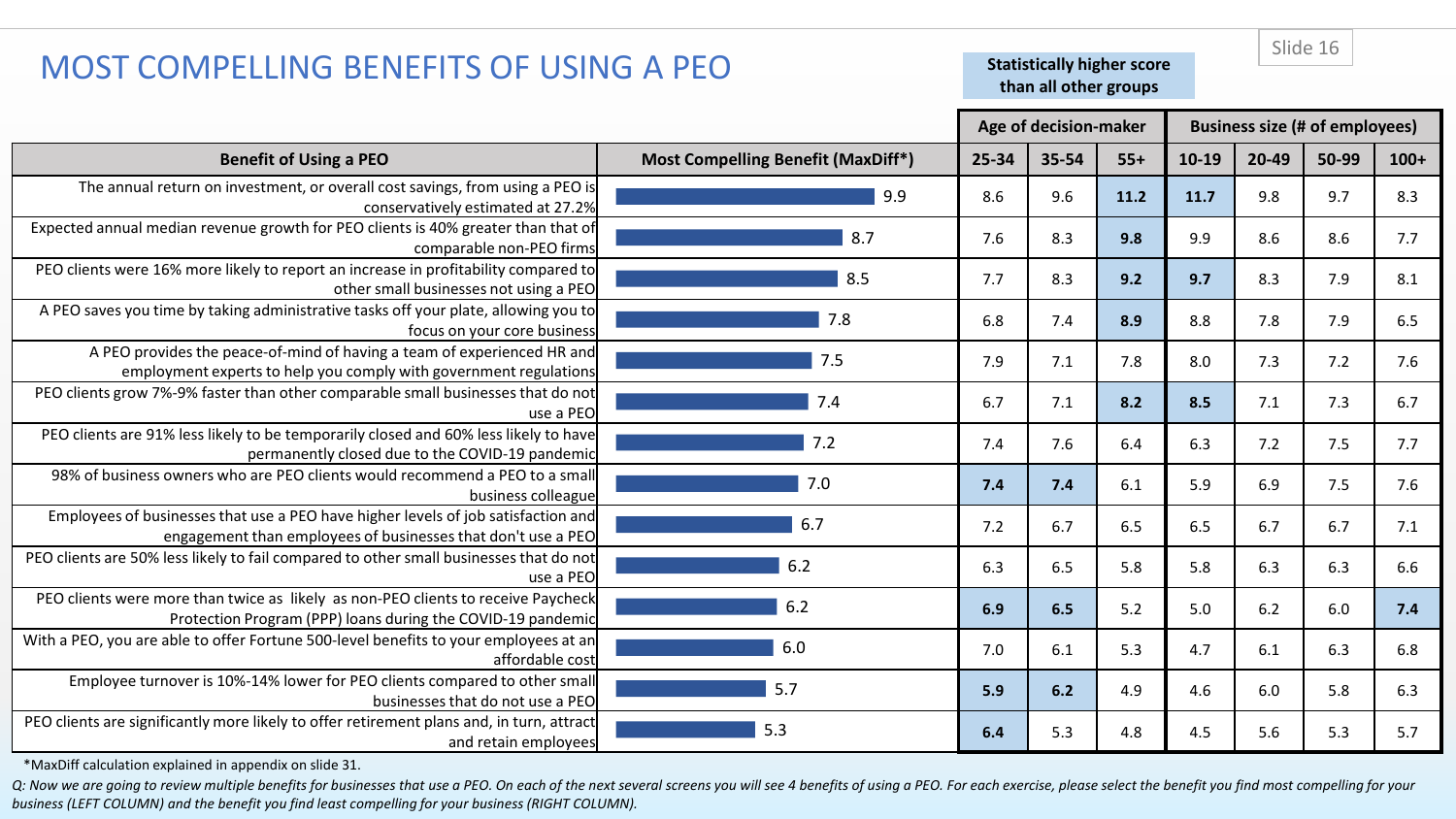

inspiring insights

## DECISION-MAKER PERCEPTIONS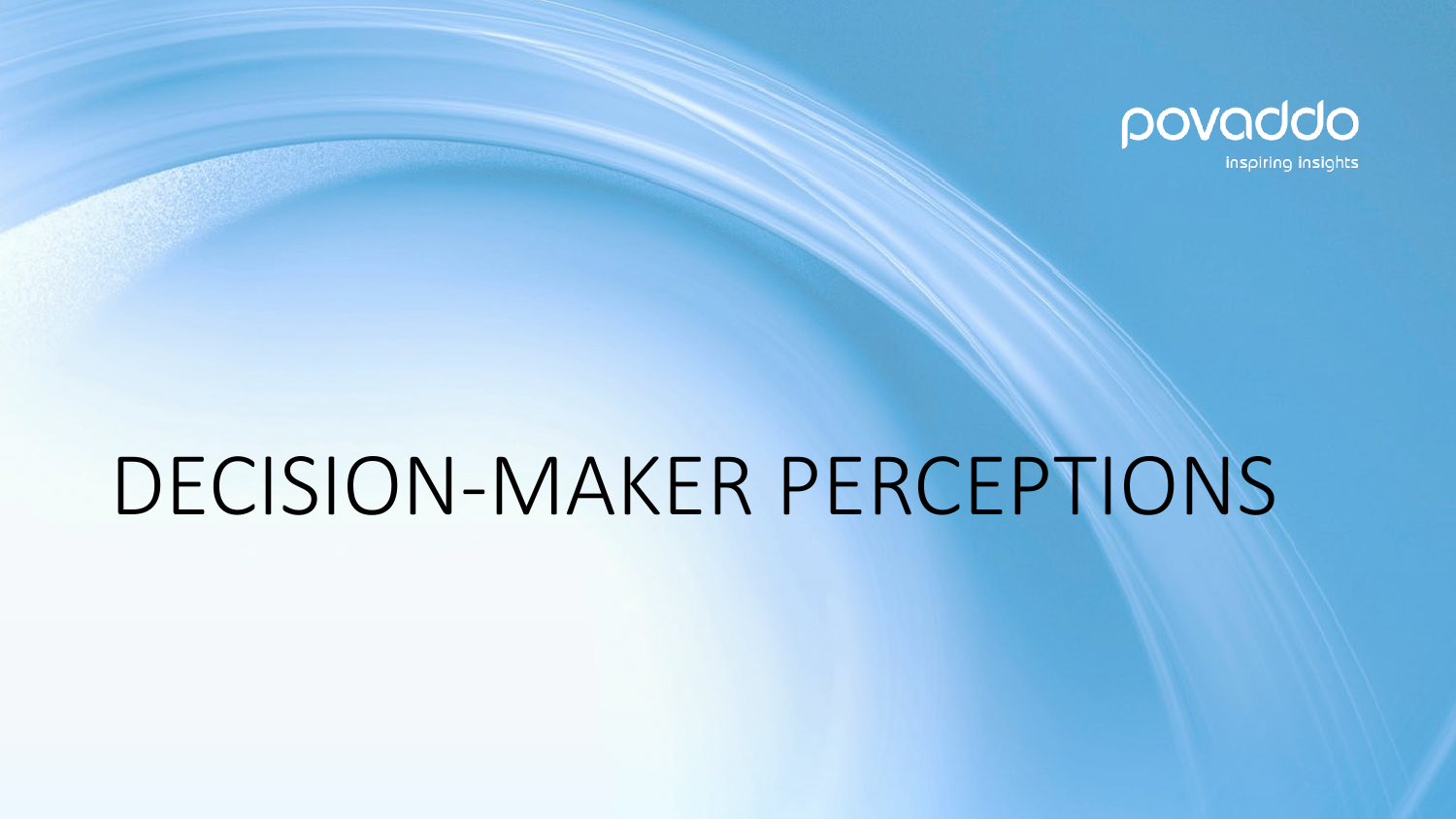### EXECUTIVE SUMMARY: DECISION-MAKER PERCEPTIONS

- **Despite the COVID-19 pandemic, PEO clients reported significantly higher likelihood of their business growing in 2020 compared to non-clients.**
- **Prior to 2020, business owner concerns centered around employee acquisition and retention. The COVID-19 pandemic has fundamentally shifted the concern to center around economic/business growth and financial stability.**
- **The most trusted sources of information continue to be trusted advisors and business associates, but the significant increase in trust of trade associations realized in 2019 (+6 percentage points to 28%) held in 2020.**
- **Similar to 2019, decision-makers most often agree that insurance benefits and compliance with employment regulations are most burdensome in 2020. During the past year, key decision makers report HR technology and payroll tax administration as more burdensome while workers' compensation is now seen as less burdensome.**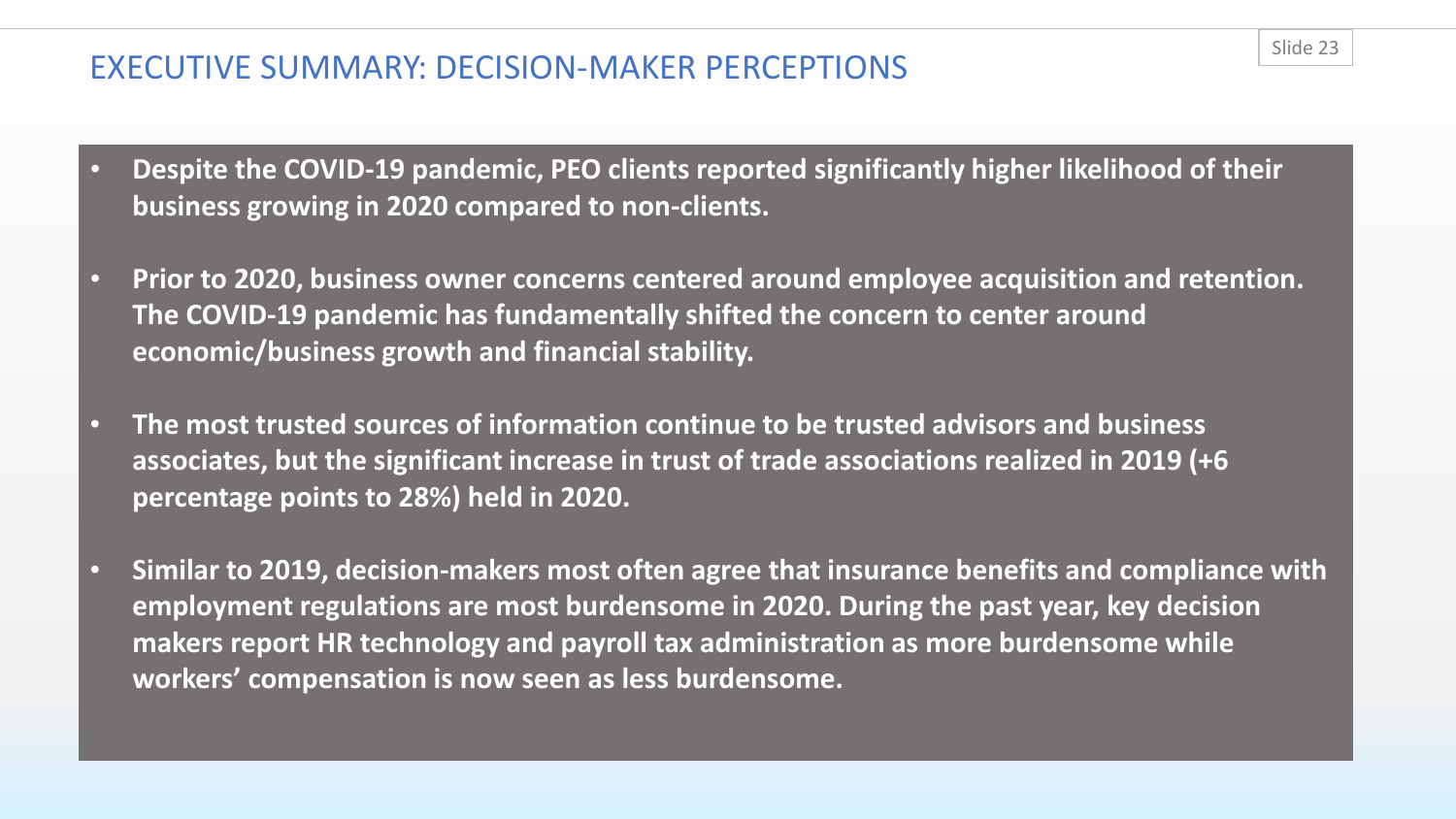## PAST BUSINESS GROWTH & FUTURE EXPECTATIONS

- Despite the COVID-19 pandemic fundamentally changing expected business growth in 2020, current PEO users are significantly more likely to report business growth last year compared to non-users, 69% vs. 28%, respectively.
- Further, current PEO users are also significantly more likely to report expected business growth next year.





*Q: And, do you expect your business to grow, decline or remain at about the same level over the course of 2021?*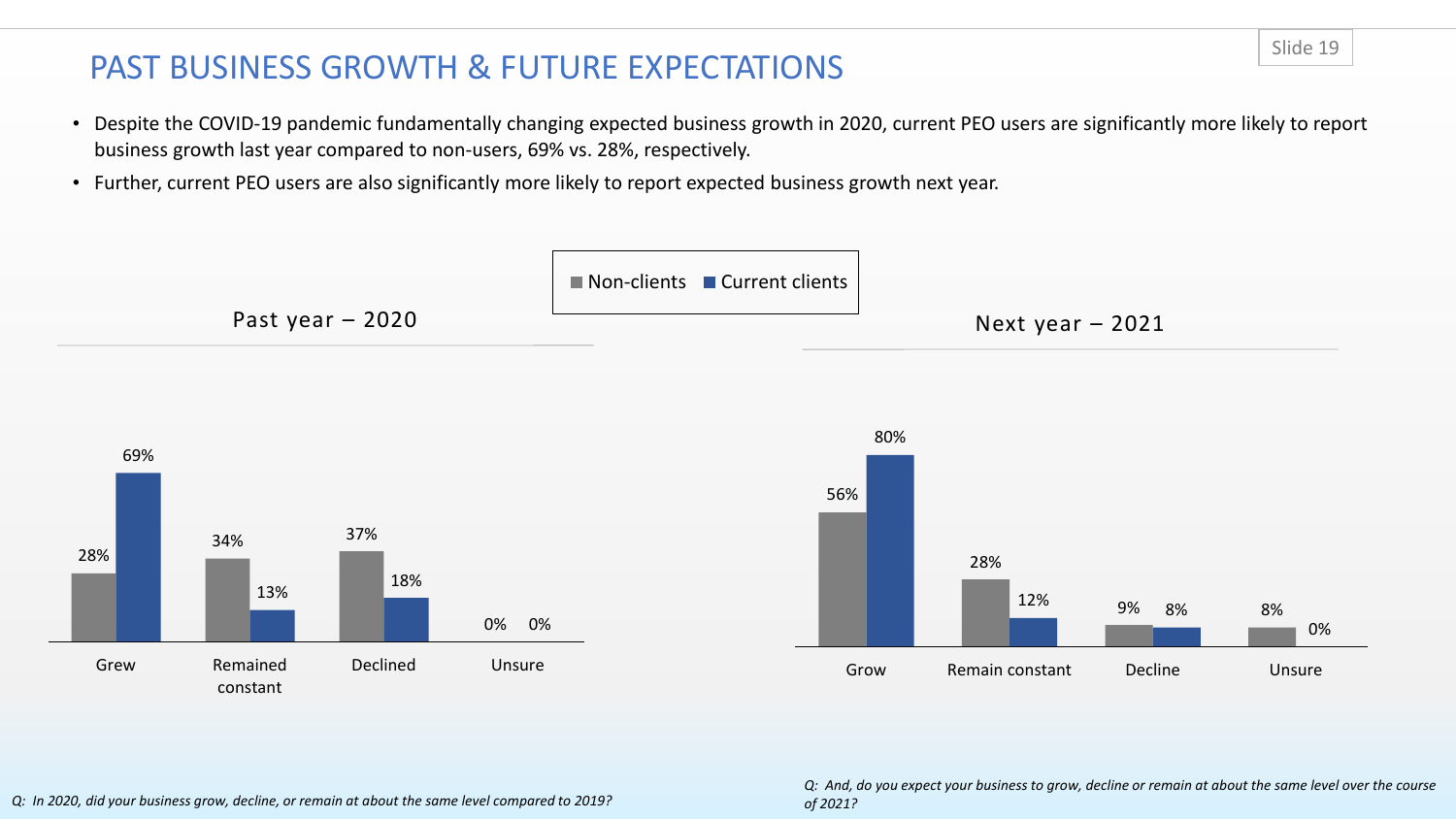## TOP CONCERNS FOR BUSINESS OWNERS

• In 2020, business owners and key decision makers are most concerned with financials and business growth in general. This is a clear shift from 2019, when top concerns centered around employee acquisition and retention.



*Q: [SPLIT SAMPLE A] Considering everything that goes into running a business, what is the number one thing that keeps you up at night? In other words, what is the one thing that you worry about the most in regard to running your business?*

*Q: [SPLIT SAMPLE B] Considering everything that goes into running a business, what is the number one thing that keeps you up at night as you think about the year ahead? In other words, what is the one thing that you worry about the most in regard to running your business during the ongoing COVID-19 pandemic?*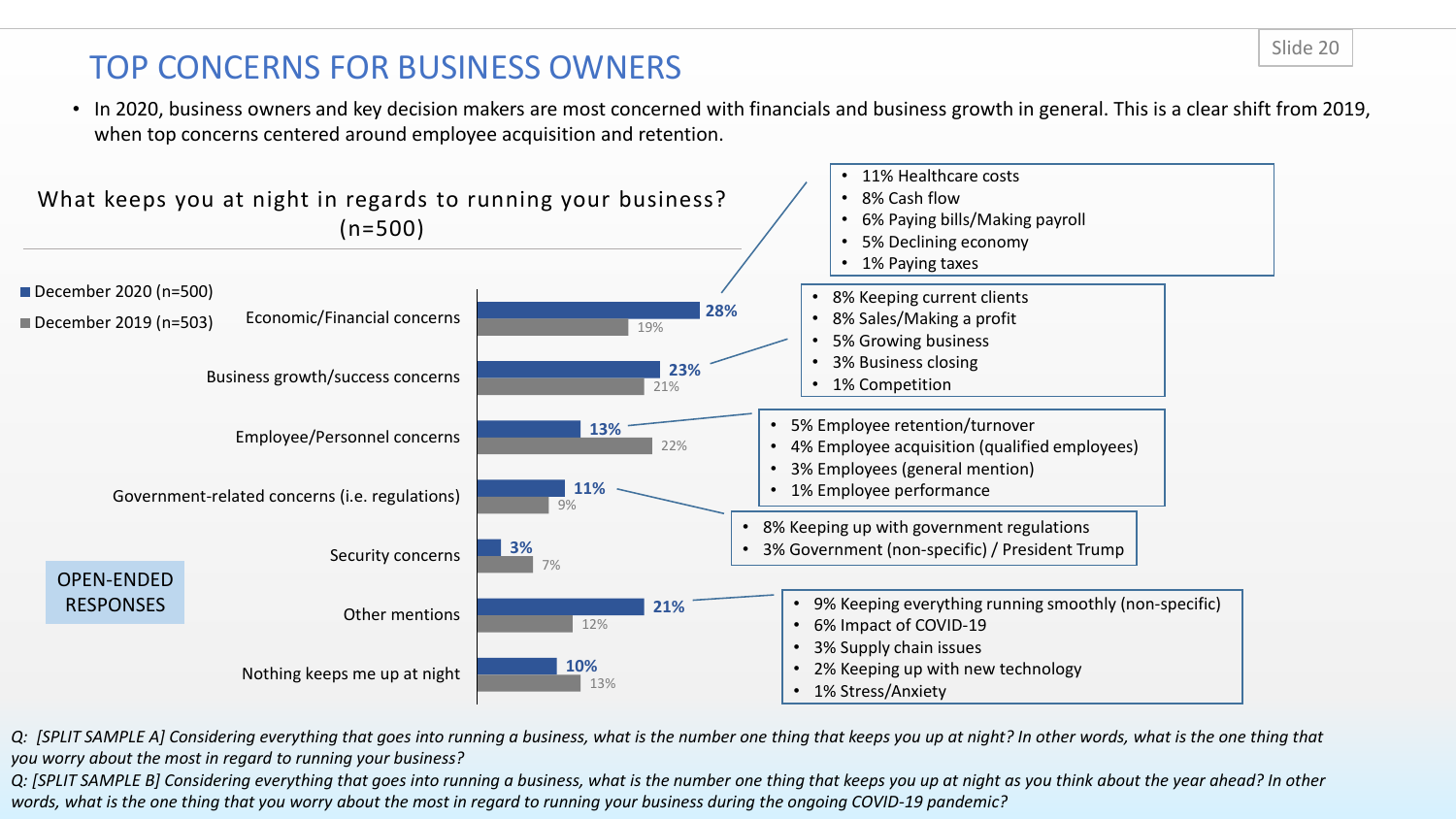## TRUSTED SOURCES OF INFORMATION

- Similar to previous years, trusted advisors (e.g. accountant, lawyer, etc.) and business associates/peers are the most trusted sources of information.
- The large increase of trust in trade associations realized last year in 2019 (+6%), held in 2020 at 28%.



#### Trusted Sources of Information

*Q: Regarding information and insights on managing your business better, what do you find are the most useful and trustworthy sources?*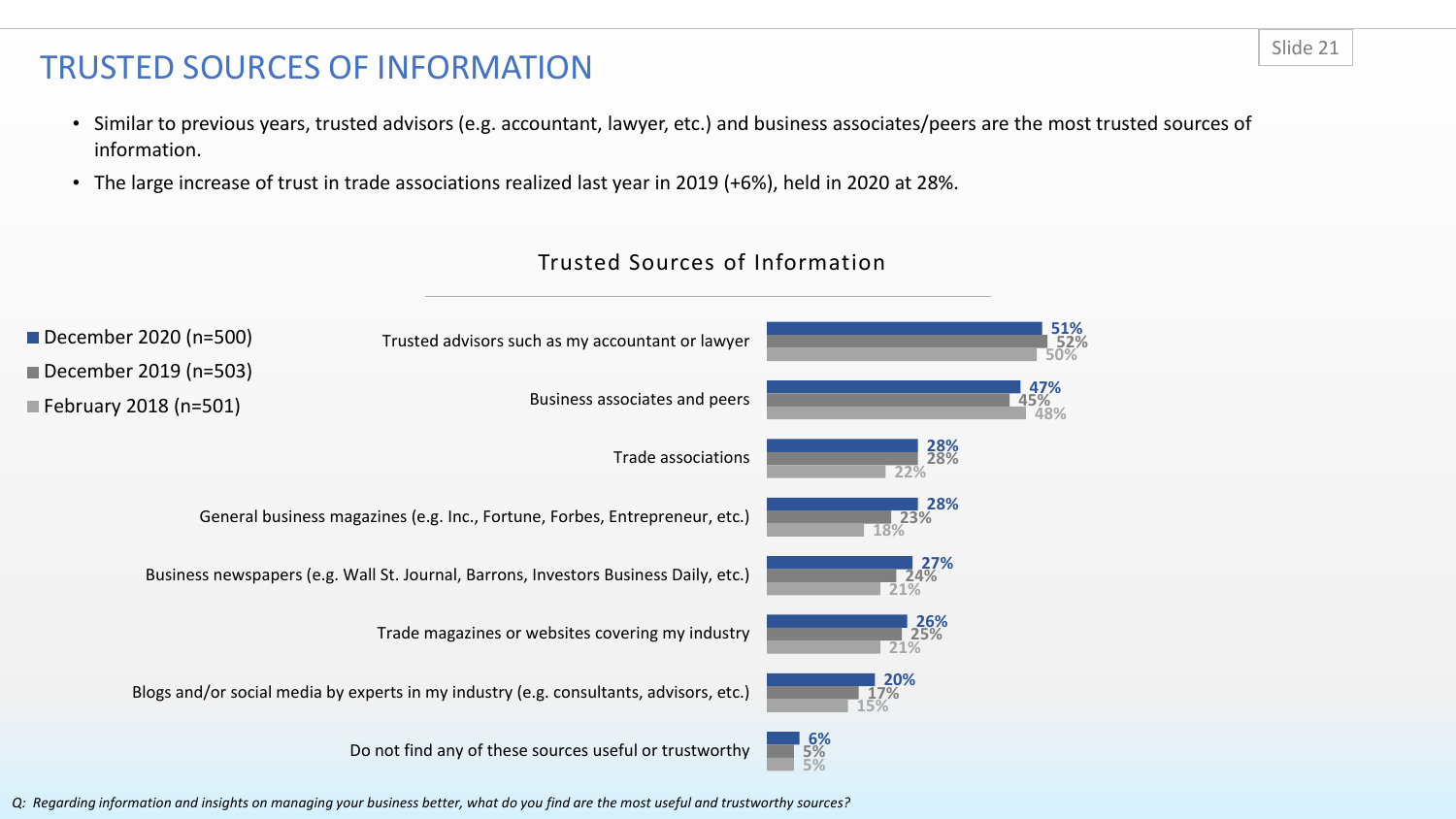## MOST BURDENSOME BUSINESS FUNCTIONS

- Similar to 2019, insurance benefits and compliance issues are seen as most burdensome in 2020.
- In 2020, HR technology and payroll tax administration are seen as more burdensome while workers compensation is seen as less burdensome compared to 2019.

|                                                                                                                                                       |                                                                                        |       | Age of decision-maker |       |       | <b>Business size (# of employees)</b> |       |        |  |
|-------------------------------------------------------------------------------------------------------------------------------------------------------|----------------------------------------------------------------------------------------|-------|-----------------------|-------|-------|---------------------------------------|-------|--------|--|
| <b>Business Function</b>                                                                                                                              | <b>Most Burdensome Score (MaxDiff*)</b><br>December 2020 (n=500) December 2019 (n=503) | 25-34 | $35 - 54$             | $55+$ | 10-19 | $20 - 49$                             | 50-99 | $100+$ |  |
| Insurance benefits such as healthcare coverage and other types of insurance<br>(including purchasing and administration)                              | 18.8<br>18.6                                                                           | 16.8  | 18.8                  | 20.0  | 21.3  | 18.6                                  | 18.3  | 16.9   |  |
| Compliance assistance with employment regulations (state and federal)                                                                                 | 17.5<br>18.1                                                                           | 15.3  | 17.5                  | 18.8  | 18.6  | 17.8                                  | 17.9  | 15.2   |  |
| HR technology (including applicant tracking, performance management,<br>employee on-boarding, online benefit enrollment, employee self-service, etc.) | 16.8<br>15.4                                                                           | 16.2  | 16.7                  | 17.4  | 17.6  | 16.4                                  | 16.2  | 17.4   |  |
| Workers compensation administration and claims management                                                                                             | 13.6<br>16.1                                                                           | 14.0  | 13.3                  | 13.9  | 13.1  | 13.5                                  | 14.1  | 13.9   |  |
| Payroll tax administration                                                                                                                            | 13.3<br>11.7                                                                           | 14.3  | 13.2                  | 12.7  | 12.9  | 13.3                                  | 13.6  | 13.3   |  |
| Retirement plans such as 401k(s)                                                                                                                      | <b>10.0</b><br>10.8                                                                    | 11.3  | 10.3                  | 8.8   | 8.6   | 9.9                                   | 10.1  | 11.7   |  |
| Payroll processing                                                                                                                                    | <b>10.0</b><br>9.3                                                                     | 12.1  | 10.2                  | 8.5   | 8.1   | 10.5                                  | 9.8   | 11.5   |  |

\*MaxDiff calculation explained in appendix on slide 31.

*Q: Now I want to know how burdensome your core business functions are for you and/or someone on your staff throughout the course of the a typical year . In other words, in a year where there is not a global*  pandemic. On each of the next several screens you will see 3 business functions listed on each screen. For each exercise, please select the function you find most burdensome (LEFT COLUMN) and the function *you find least burdensome (RIGHT COLUMN).*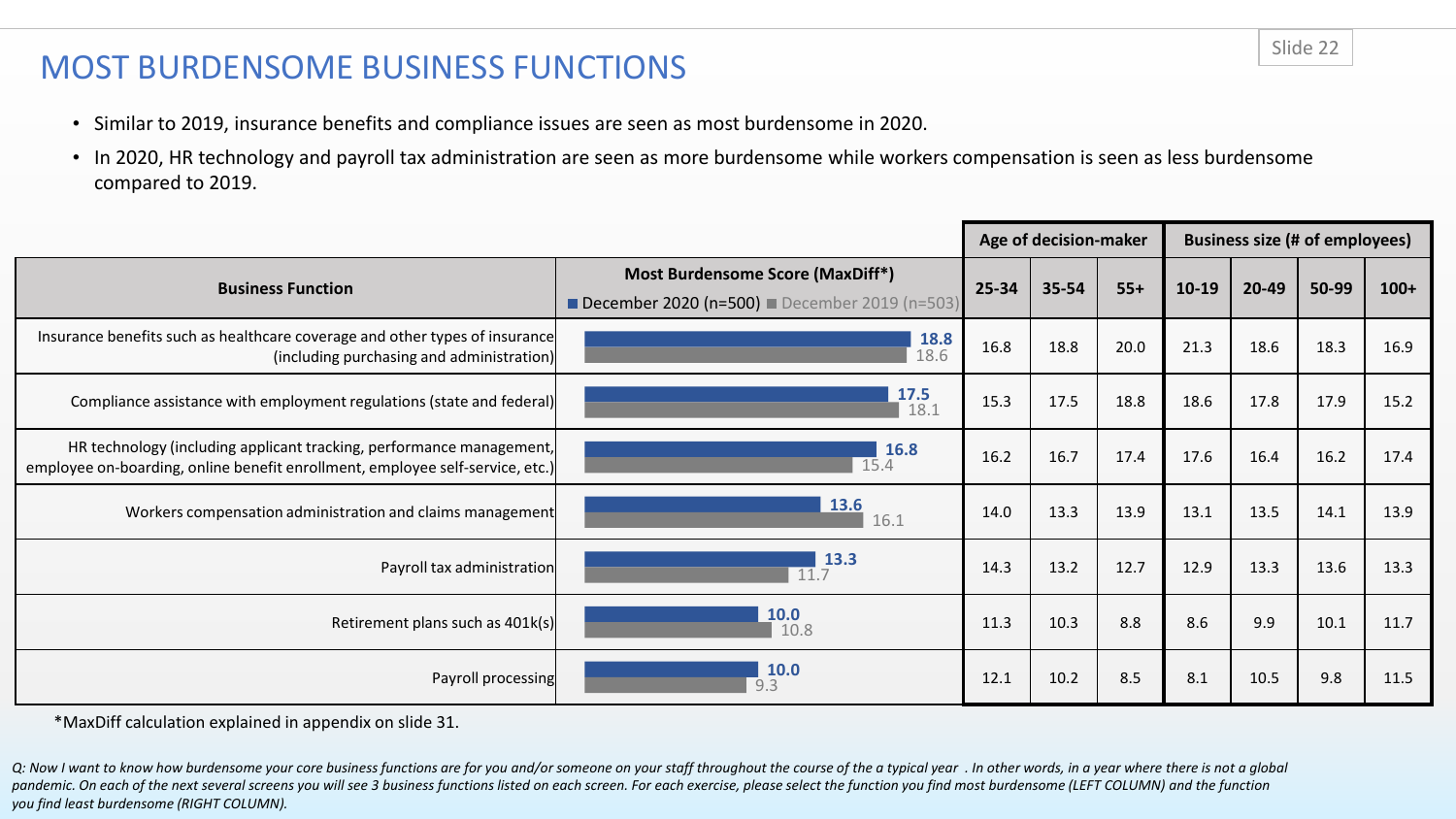

inspiring insights

# IMPACT OF COVID-19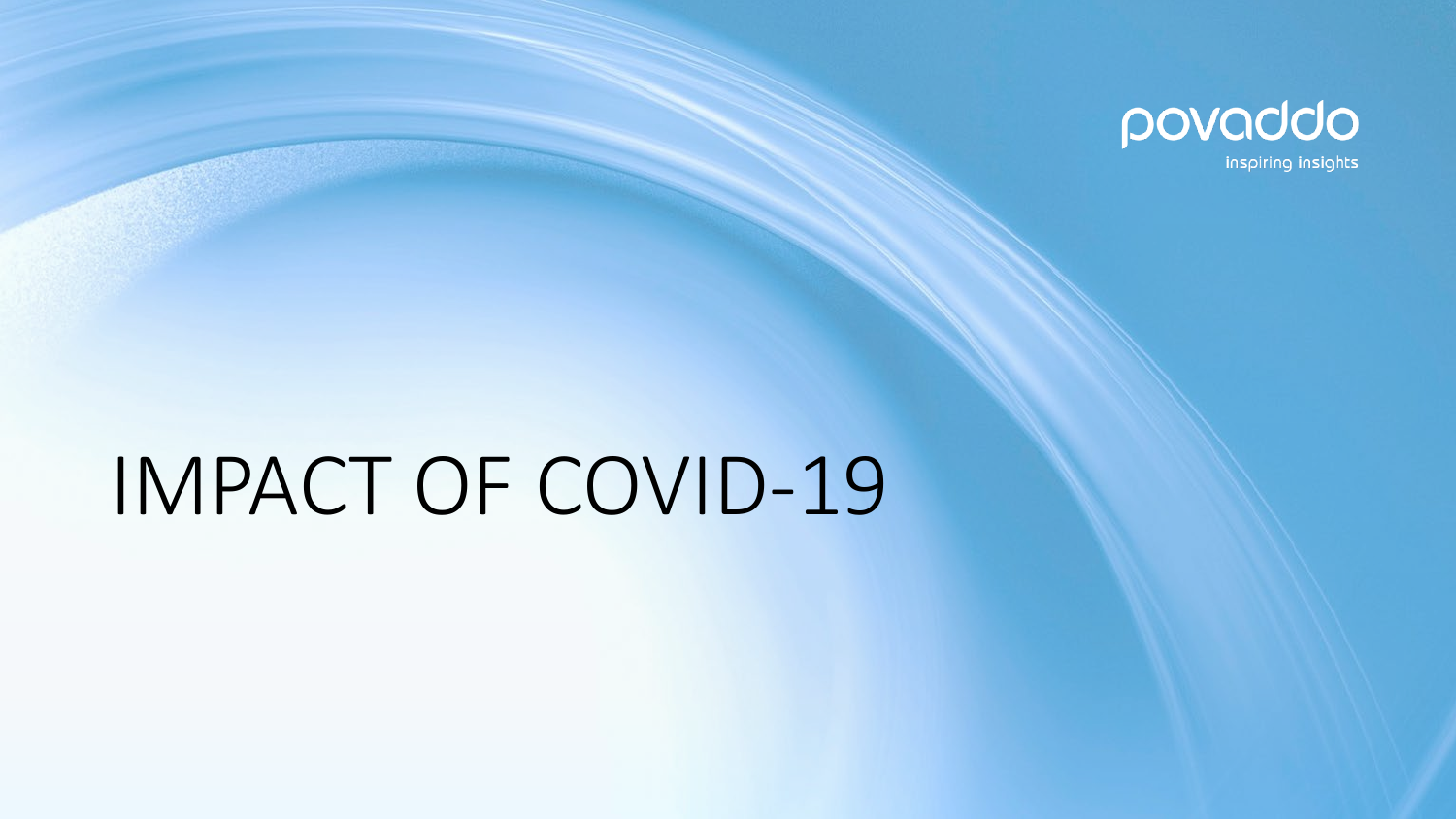## PAST BUSINESS GROWTH

- The COVID-19 pandemic fundamentally changed business growth rates observed in 2018 and 2019 with nearly equal percentage of respondents reporting their business declined as reported their business grew in 2020 (33% and 37%, respectively).
- Nearly every respondent reporting a decline in business, feels the pandemic is at least somewhat responsible for that decline.



*Q: In 2020, did your business grow, decline, or remain at about the same level compared to 2019?*

*Q: How much responsibility do you place on the COVID-19 pandemic as the reason why your business declined in 2020?*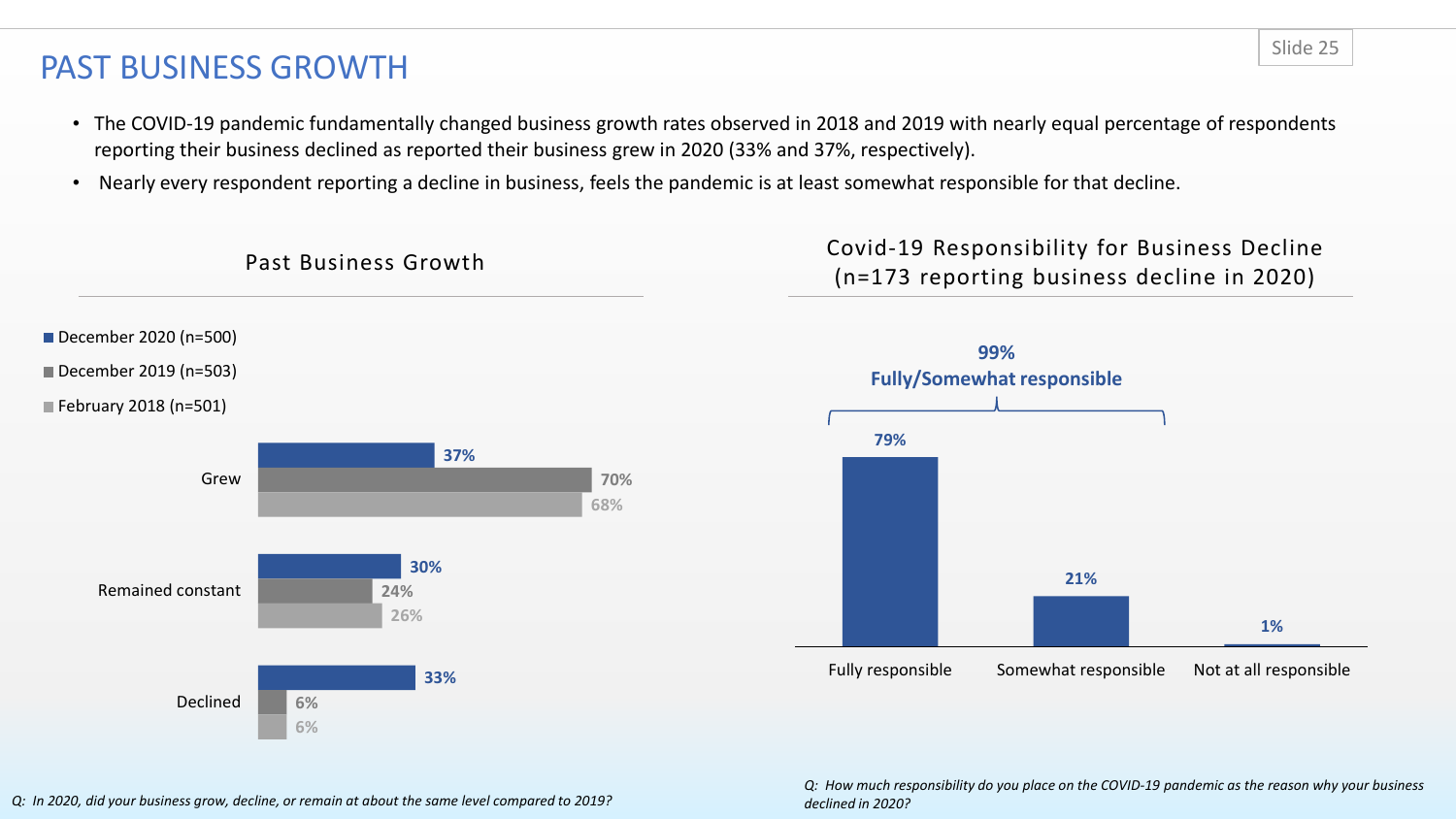## COVID-19 IMPACT ON BUSINESS FUNCTIONS

• About 7-in-10 key decision makers agree that the COVID-19 pandemic has had a major or moderate impact on their business overall, their business's operations, and their business's financials.



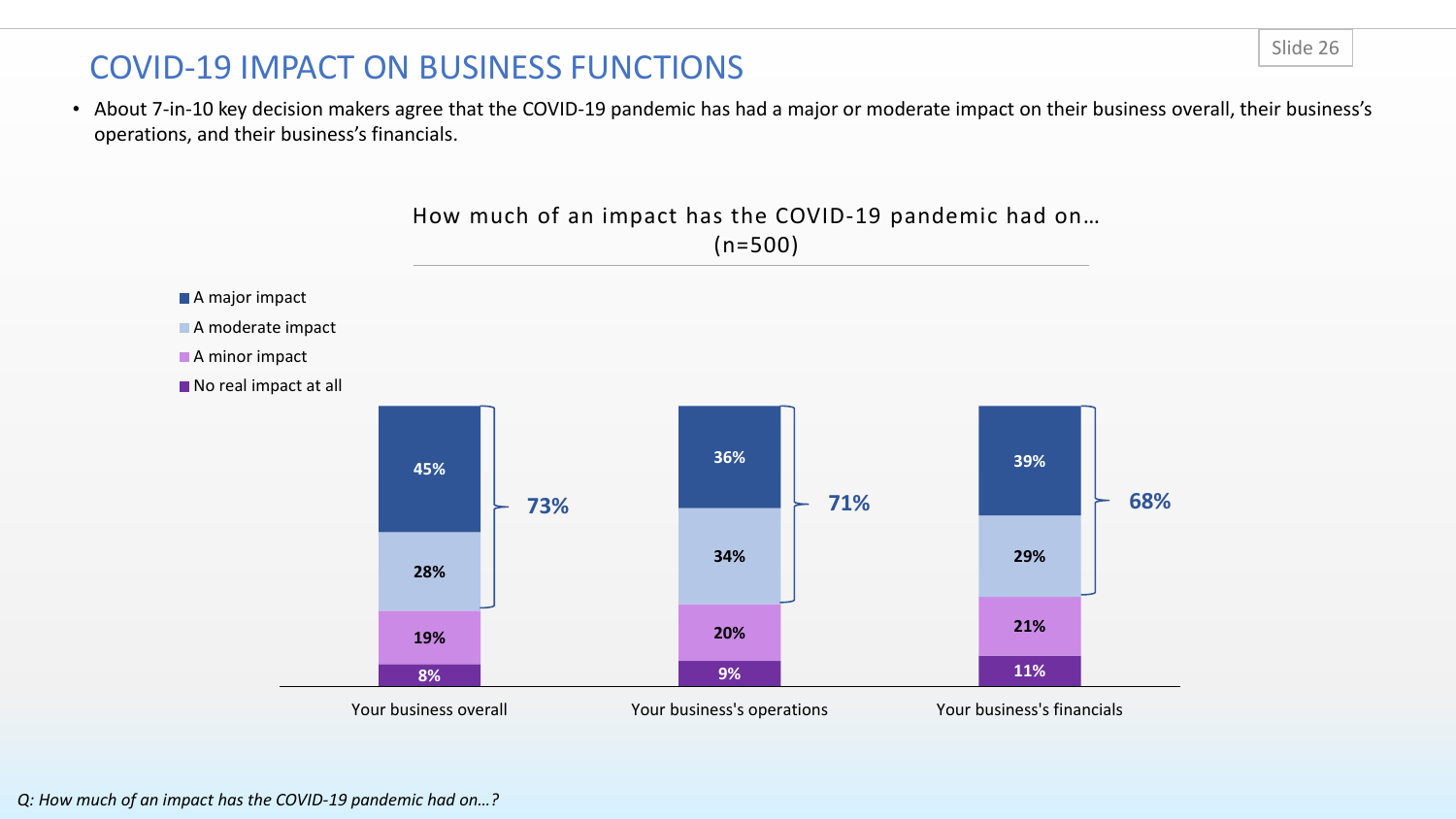## ACTIONS TAKEN AS A RESULT OF THE COVID-19 PANDEMIC

- Due to the COVID-19 pandemic, 43% of businesses reported having to temporarily shut down operations.
- More than half (52%) of all businesses report they applied for a PPP loan and current PEO users were significantly more likely than non-users to have applied for a PPP loan (76% vs. 46%, respectively).





*Q: Has your business done any of the following as a result of the COVID-19 pandemic?*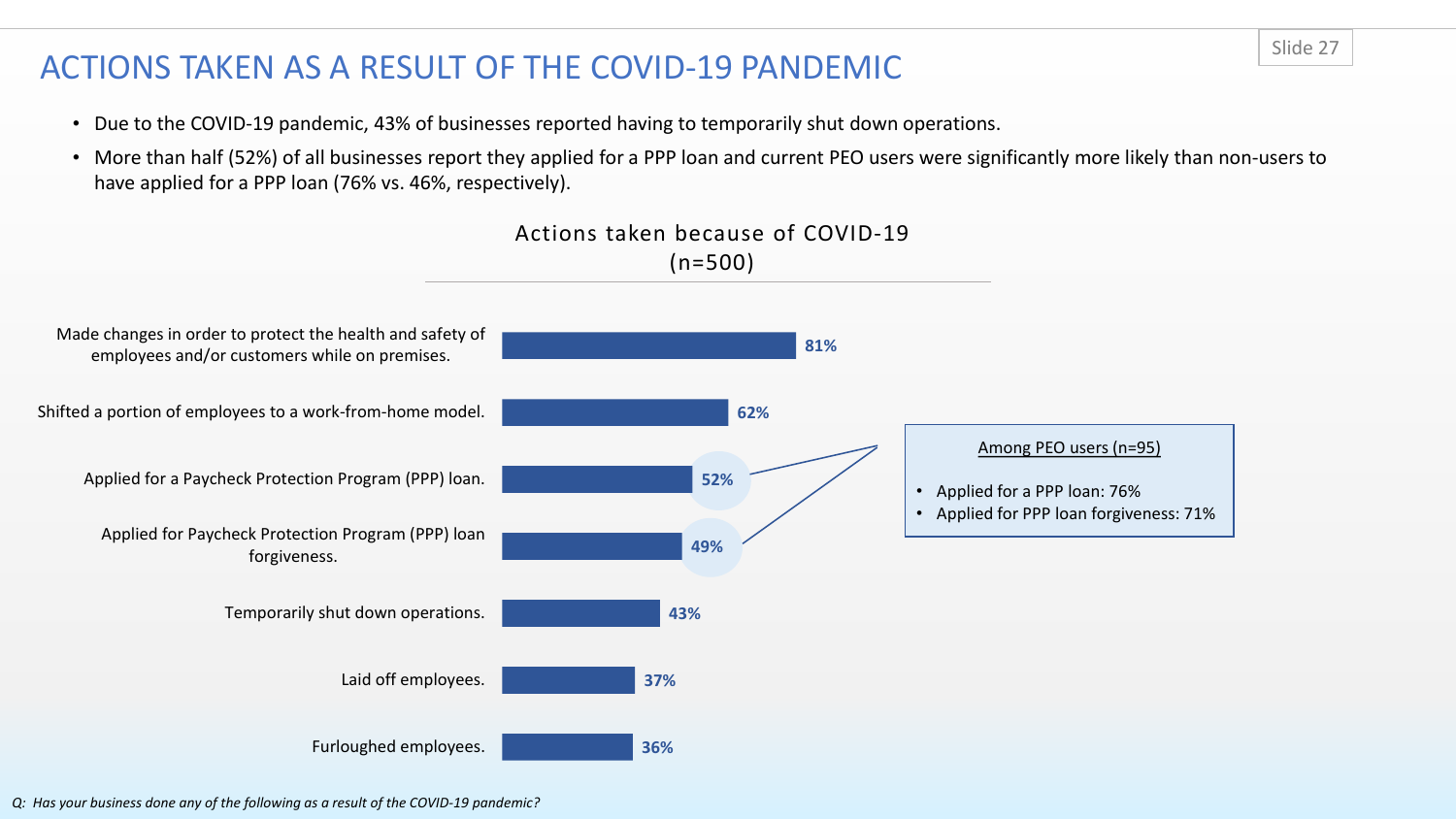## CHALLENGING ASPECTS OF THE COVID-19 PANDEMIC

- More than two-thirds (68%) of key decision makers agree that fostering a safe workplace for employees and staying in compliance with new Coronavirus-related regulations were very or somewhat challenging over the past year.
- About half (51%) also agree that managing the PPP loan process was very or somewhat challenging.



*Q: Now thinking specifically about running your business during the COVID-19 pandemic, how challenging was each of the following issues other the past year? Q: Which of the following issues was MOST challenging for you?*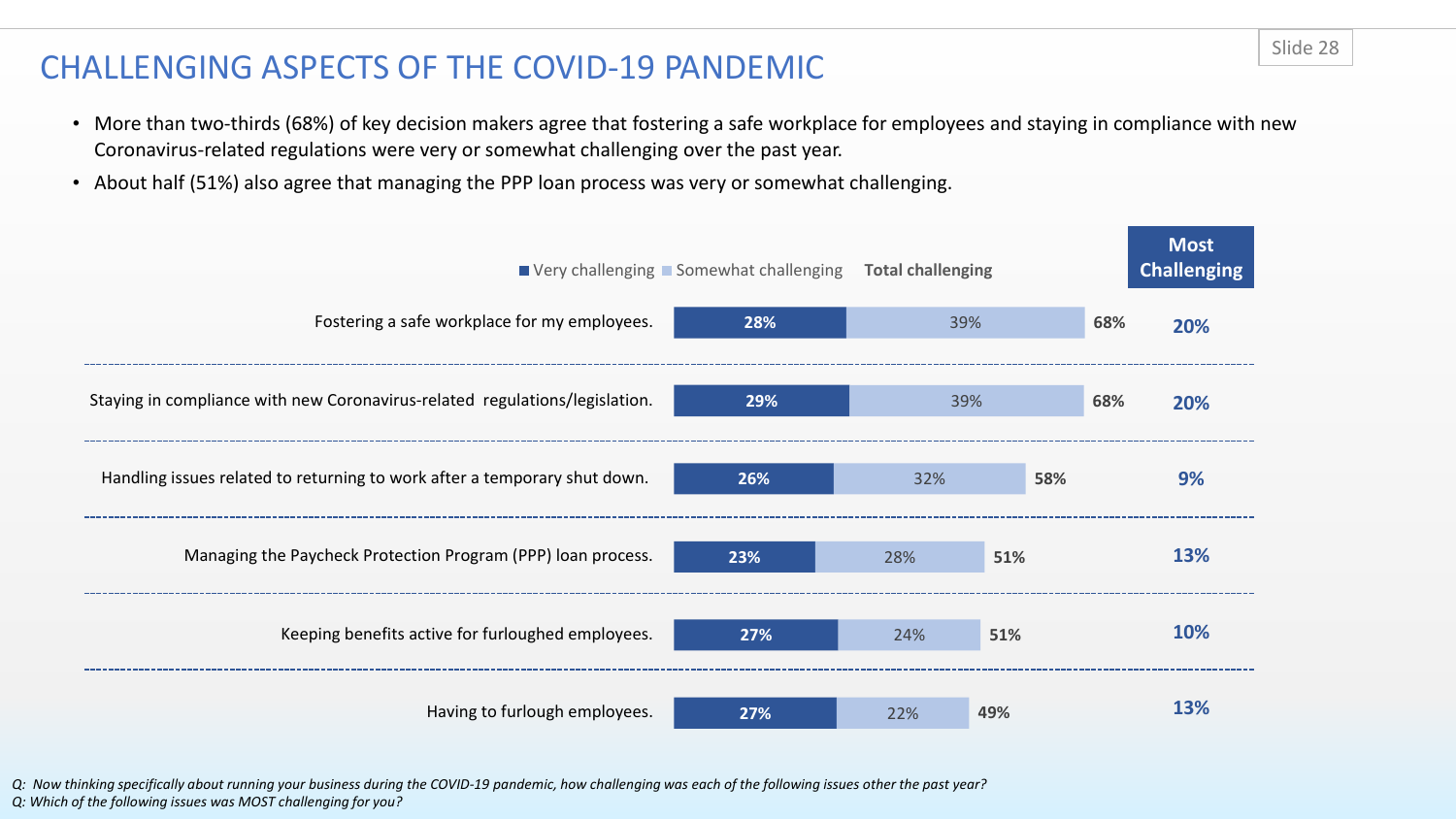## EXECUTIVE SUMMARY: IMPACT OF COVID-19

- **The COVID-19 pandemic fundamentally changed expected business growth rates in 2020 with only 37% of businesses reporting that their business grew over the past year, down from 70% in 2019.**
	- **Further, nearly all reporting a decline in business in 2020 agree that the COVID-19 pandemic was fully or somewhat responsible for that decline.**
- **About 7-in-10 respondents report that the COVID-19 pandemic had at least a moderate impact on their business operations and financials.**
- **About half (52%) of businesses report applying for PPP loans and current PEO users are significantly more likely to have applied (76%).**
- **Business owners and key decision makers report that fostering a safe work environment for employees and staying in compliance with new Coronavirus-related regulations are the most challenging aspects of being a business owner during the COVID-19 pandemic.**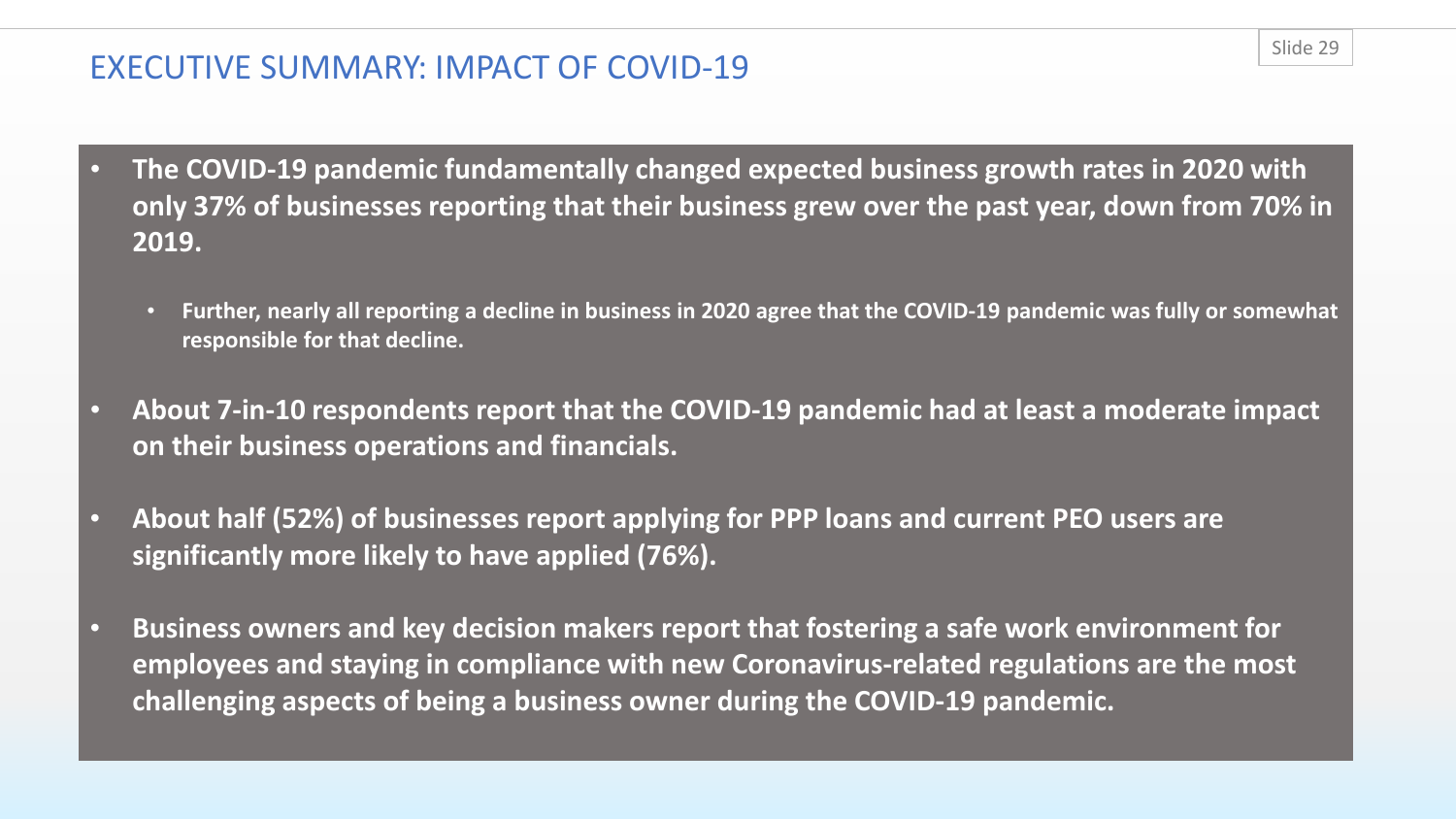

inspiring insights

## APPENDIX: MAXDIFF EXPLANATION